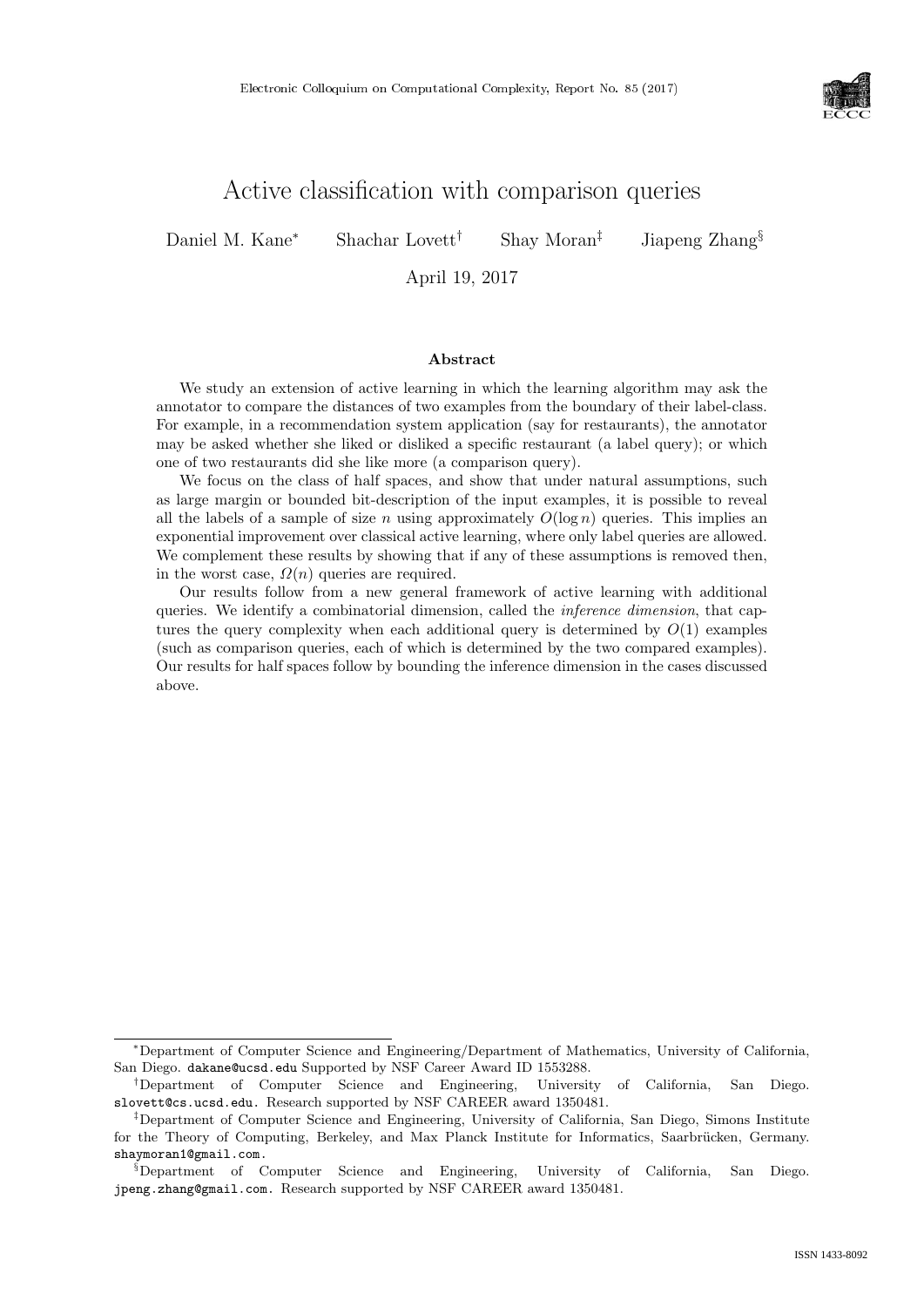### 1 Introduction

A central goal of interactive learning is understanding what type of interaction between a learner and a domain expert enhances the learning process, compared to the classical passive learning from labeled examples.

A basic model that was studied in this context is pool-based active learning [\(McCallum](#page-26-0) [and Nigam,](#page-26-0) [1998\)](#page-26-0). Here, the algorithm has an access to a large pool of unlabeled examples from which it can pick examples and query their labels. The goal is to make as few queries as possible while achieving generalization-guarantees which are comparable with these of a passive algorithm with an access to all of the labels.

A canonical example that demonstrates an advantage of active learning is the class of threshold functions<sup>[1](#page-1-0)</sup> over the real line. Indeed, let  $c$  denote the learned threshold function, and let  $x_1 < x_2 < \ldots < x_n$  in R be the given pool of unlabeled examples. It is possible to infer the labels of all  $n$  points by making at most  $\log n + 2$  queries: query the labels of the extreme points  $c(x_1), c(x_n)$ ; if  $c(x_1) = c(x_n)$  then the remaining points must be labeled the same; otherwise, continue in a binary search fashion, by labeling the middle point of the interval whose extreme points have opposite labels. After at most  $\log n$  such queries, the labels of all n points are revealed.

Unfortunately, this exponential improvement in the query complexity breaks for more gen-eral concept classes. In fact, even for the class of [2](#page-1-1) dimensional threshold functions<sup>2</sup>, namely the class of half-planes, the (worst-case) query complexity of active learning equals that of passive learning (see e.g. [Dasgupta](#page-24-0) [\(2004\)](#page-24-0)). Consequently, much of the literature was dedicated to developing theory that takes into consideration further properties of the unknown underlying distribution or the target concept [\(Balcan et al.,](#page-23-0) [2007;](#page-25-0) [Hanneke,](#page-25-0) 2007; [Dasgupta et al.,](#page-24-1) [2008;](#page-24-1) [Balcan et al.,](#page-23-1) [2009;](#page-23-1) [Beygelzimer et al.,](#page-24-2) [2010;](#page-24-2) [Balcan et al.,](#page-23-2) [2010;](#page-23-2) [Koltchinskii,](#page-26-1) [2010;](#page-26-1) [Balcan](#page-23-3) [and Hanneke,](#page-23-3) [2011;](#page-23-3) [Hanneke and Yang,](#page-25-1) [2012;](#page-25-1) [El-Yaniv and Wiener,](#page-24-3) [2012;](#page-24-3) [Balcan and Long,](#page-23-4) [2013;](#page-23-4) [Gonen et al.,](#page-25-2) [2013;](#page-25-2) [Urner et al.,](#page--1-0) [2013;](#page--1-0) [Zhang and Chaudhuri,](#page--1-1) [2014;](#page--1-1) [Wiener et al.,](#page--1-2) [2015;](#page--1-2) [Berlind and Urner,](#page-23-5) [2015\)](#page-23-5).

We consider another approach by allowing the learning algorithm to further interact with the domain expert by asking additional queries. This poses a question:

### Which additional queries can the algorithm use?

Allowing arbitrary queries will result in a very strong learner (indeed, by halving the set of potential hypothesis in every query, the number of queries can be made logarithmic). However, arbitrary queries are useless in practice: as experimental work by [Lang and Baum](#page-26-2) [\(1992\)](#page-26-2) shows, algorithms that use set of queries that are too rich may result in a poor practical performance. This is not surprising if we keep in mind that the human annotator who answers the queries is restricted (computationally and in other ways). Thus, a crucial factor in choosing the additional queries is compatibility with the annotator who answers them. A popular type of queries, which is used in applications involving human annotators, is relative queries. These queries poll relative information between two or more data points.

This work focuses on a basic kind of relative queries — *comparison queries*. Using such queries is sensible in settings in which there is some natural ordering of the instances with respect to the learned concept. As a toy example, consider the goal of classifying films according to whether a certain individual is likely to enjoy them or not (e.g. for recommending new films for this person). In this context, the input sample consists of films watched by the individual, a label query asks whether the person liked a film, and a comparison query asks which of two given films did the individual prefer. As we will see, comparison queries may significantly help.

<span id="page-1-0"></span><sup>&</sup>lt;sup>1</sup> These are " $\mathbb{R} \to {\pm 1}$ " functions of the form  $c(x) = sign(a \cdot x - b)$ , where  $a, b \in \mathbb{R}$ .

<span id="page-1-1"></span><sup>&</sup>lt;sup>2</sup> These are " $\mathbb{R}^2 \to {\pm 1}$ " functions of the form  $c(x) = \text{sign}(\langle a, x \rangle - b)$ , where  $a \in \mathbb{R}^2, b \in \mathbb{R}$ .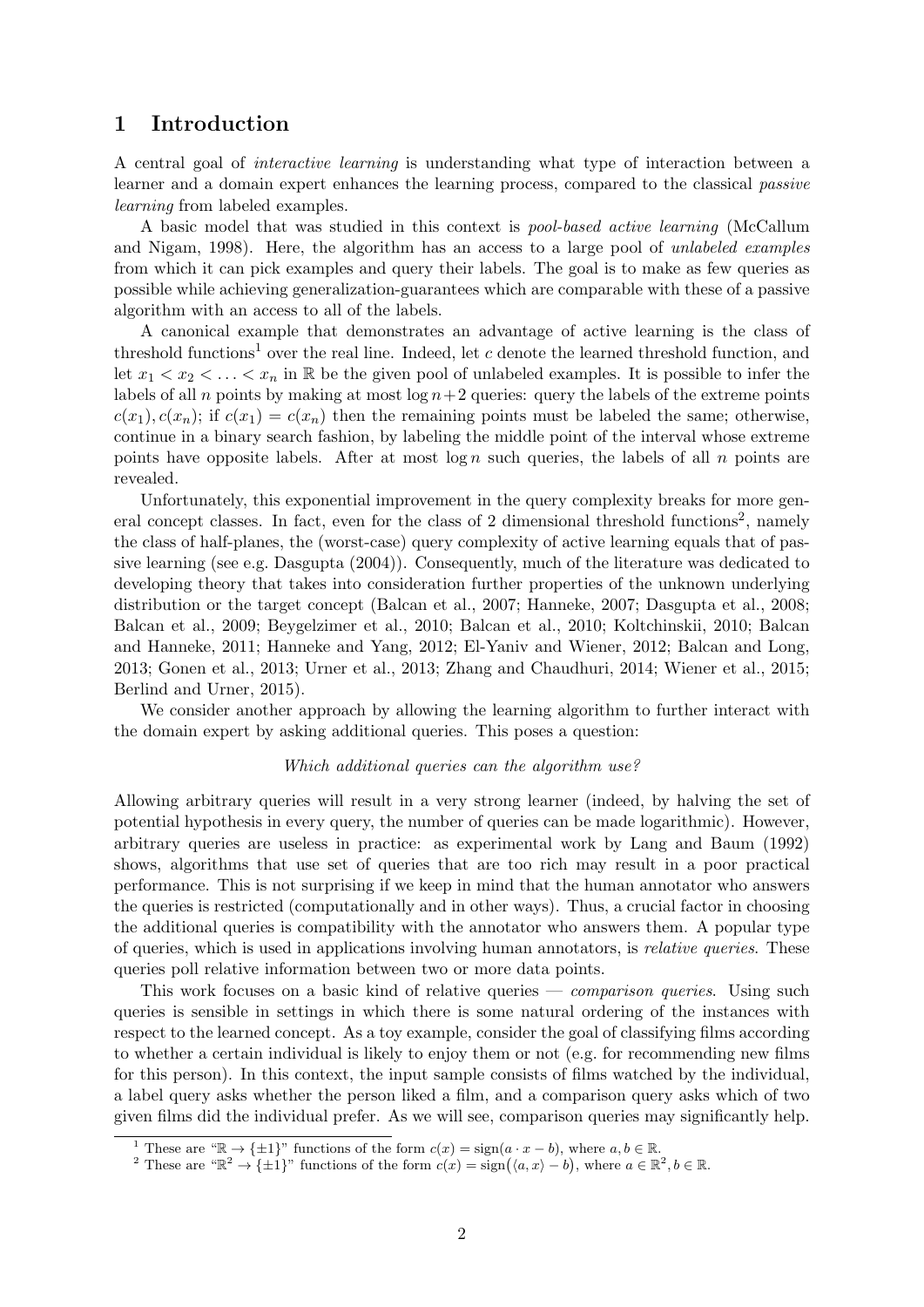Another aspect implied by the restricted nature of the human annotator is that the learned concept resides in the class of concepts that can be computed by the annotator, which presumably has low capacity. Thus, realizability assumptions about the generating data distributions are plausible in this context.

### 1.1 Active learning with additional comparison queries

Consider a learned concept of the form  $c(x) = \text{sign}(f(x))$ , where f is a real valued function (e.g. half spaces, neural nets), and consider two instances  $x_1, x_2$  such that, say  $f(x_1) = 10$ , and  $f(x_2) = 1000$ . Both  $c(x_1)$  and  $c(x_2)$  equal +1, however that  $f(x_2) >> f(x_1)$  suggests that  $x_2$  is a "more positive instance" than  $x_2$ . In the setting of film classification this is naturally interpreted as that the person likes the film  $x_2$  more than the film  $x_1$ . We call the query " $f(x_2) > f(x_1)$ ?" a comparison query.

### <span id="page-2-0"></span>1.1.1 Example: learning half-planes with comparison and label queries

To be concrete, consider the class of half-planes in  $\mathbb{R}^2$ . Here, a comparison query is equivalent to asking which of two sample points  $x_1, x_2$  lies closer to the boundary line. Do such queries improve the query complexity over standard active learning? It is known that without such queries, in the worst-case, the learner essentially has to query all labels [\(Dasgupta,](#page-24-0) [2004\)](#page-24-0).

The following algorithm demonstrates an exponential improvement when comparison queries are allowed. Later, we will present more general results showing that this can be generalized to higher dimensions under some natural restrictions, and that such restrictions are indeed necessary.

## Interactive learning algorithm with comparison queries for half planes in  $\mathbb{R}^2$ (see Figure [1](#page-3-0) for a graphical illustration)

Setting: an unlabeled input sample of n points  $x_1, \ldots, x_n \in \mathbb{R}^2$  with hidden labels according to a half-plane  $c(x) = \text{sign}(f(x))$ , where  $f : \mathbb{R}^2 \to \mathbb{R}$  is affine.

Repeat until all points are labeled:

- 1. Sample uniformly a subsample S of 30 points.
- 2. Query the labels of the points in S, and denote by:  $\mathcal{P}$  — points in S labeled by +1,  $\mathcal{N}$  — points in S labeled by -1.
- 3. Use comparison queries to find:
	- (i)  $q$  the closest point in  $P$  to the boundary line,
	- (ii)  $v$  the closest point in  $\mathcal N$  to the boundary line.
- 4. Denote by:

 $[p, q], [q, r]$  — the two edges of the convex hull of  $P$  that are incident to q,  $[u, v], [v, w]$  — the two edges of the convex hull of N that are incident to v.

5. Infer that:

all points inside the cone  $\angle pqr$  are labeled +1, all points inside the cone  $\angle uvw$  are labeled -1.

6. Repeat on the remaining unlabeled points.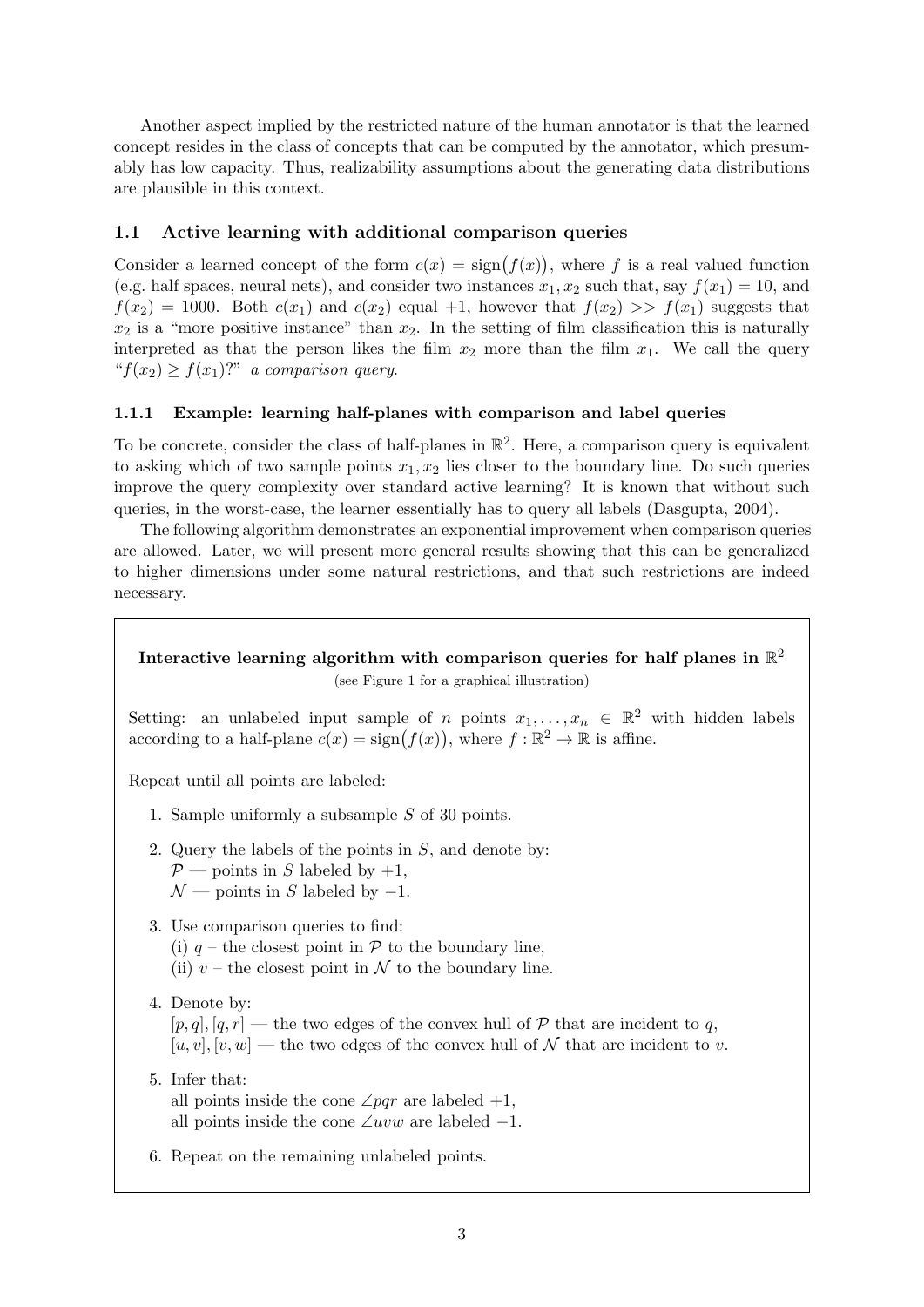

<span id="page-3-0"></span>Figure 1: An illustration of a single iteration.

The algorithm proceeds by iterations: it repeats steps 1-5 until all points are labeled. At each iteration at most 60 queries are performed: 30 label queries in step 2 and at most 30 comparison queries in step 3, for finding the points  $q, v$  of minimal distance. In each iteration, the algorithm infers the labels of all points in the union of the angles  $\angle pqr, \angle uvw$ . We will refer to this region as "the confident region".

We claim that after an expected number of  $O(\log n)$  iterations (and therefore using only  $O(\log n)$  queries) the algorithm infers the labels of all input points. Establishing this statement boils down, via a boosting argument (Theorem [3.2\)](#page-13-0) to the following two important properties, which are easy to verify:

- Confidence: every point which is labeled by the algorithm is labeled correctly.
- Inference from a small subsample: the confident region is determined by a subsample of 6 labeled points of S (i.e.  $p, q, r$  and  $u, v, w$ ).

These properties imply that at each iteration, with probability at least  $1/2$ , half of the remaining unlabeled points are labeled correctly (see Lemma [3.3\)](#page-13-1). Thus, the expected number of queries is  $O(\log n)$ .

Paper organization. In Section [1.2](#page-3-1) we present and discuss our results, later, in Section [1.3](#page-8-0) we survey previous related works, and in Section [1.4](#page-9-0) we ceil the introduction with suggested directions of future research and open problems. Sections [2,](#page-11-0) [3,](#page-13-2) and [4](#page-16-0) contain the technical definitions and proofs.

### <span id="page-3-1"></span>1.2 Results

We next present and discuss our main results.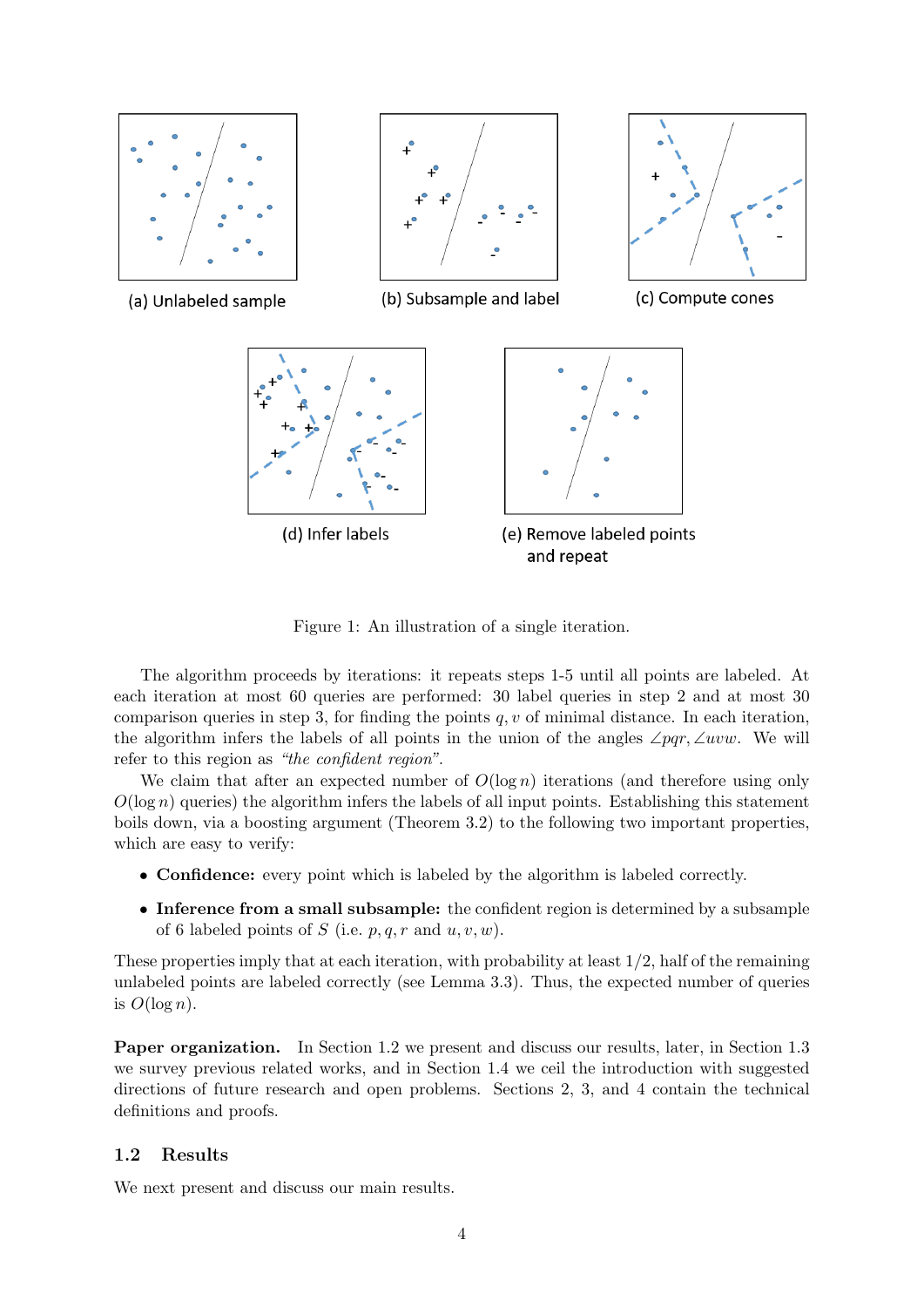- 1. Subsection [1.2.1](#page-4-0) is dedicated to our results concerning half spaces,
- 2. Subsection [1.2.2](#page-5-0) is dedicated to the inference dimension, and how it captures the query complexity of active learning with additional comparison queries, and
- 3. Subsection [1.2.3](#page-7-0) focuses on the general framework of active learning with additional queries.

### <span id="page-4-0"></span>1.2.1 Interactive learning of half spaces with comparison queries

We start by discussing our results for interactive learning of half spaces in  $\mathbb{R}^d$  when both label queries and comparison queries are allowed. We show that a general algorithm, as the one we described for  $\mathbb{R}^2$ , cannot exist for  $d \geq 3$ . However, we identify two useful properties that allow for such a learning algorithm: bounded bit complexity and margin.

Exact recovery of labels. We first describe our results in the context of exact recovery. Here, the labels of all  $n$  sample points needs to be revealed, using as few queries as possible.

We first show that in the worst case, in  $\mathbb{R}^d$  this requires  $\Omega(n)$  queries for any  $d \geq 3$  (recall that  $O(\log n)$  queries suffice in  $\mathbb{R}^2$ ).

**Theorem 1.1** (Theorem [4.11,](#page-20-0) informal version). There are n points in  $\mathbb{R}^3$  that require  $\Omega(n)$ label and comparison queries for revealing all labels.

Our first positive result shows that efficient exact recovery of labels is possible if the points have low bit complexity.

**Theorem 1.2** (Theorem [4.1,](#page-16-1) informal version). Consider an arbitrary realizable sample of n points in  $\mathbb{R}^d$  whose individual bit complexity is B. The labels of all sample points can be learned using  $\tilde{O}(B \log n)$  label and comparison queries.

As an example, consider the sample consisting of the  $2^N$  point in the boolean hypercube  $\{0,1\}^N$ . The bit complexity of every point is N. The above thoerem implies that given an unknown threshold function on  $\{0,1\}^N$ , it is possible to reveal all  $2^N$  labels using  $\tilde{O}(N^2)$ comparison and label queries. This should be compared to the situation where only label queries are allowed, where all  $2^N$  queries are necessary. We discuss this example in more detail in Section [1.4.4,](#page-10-0) and leave as an open question whether revealing the  $2^N$  labels can be done efficiently (the above  $\tilde{O}(N^2)$  bound applies only to the query complexity, and not to the total running time).

Our second positive result shows that a similar algorithm exists if the margin is large.

**Theorem 1.3** (Theorem [4.7,](#page-18-0) informal version). Assume a sample of n points in  $\mathbb{R}^d$  with maximal  $\ell_2$  norm  $\rho$  and margin at least  $\gamma$ . The labels of all points can be recovered using  $\tilde{O}(d \log(\rho/\gamma) \log n)$  label and comparison queries.

Our bound is in fact stronger: it is

$$
\tilde{O}(d \log(1/\eta) \log n),
$$

where  $\eta$  is the *minimal-ratio* of the input sample, defined by  $\frac{|\min_i f(x_i)|}{|\max_i f(x_i)|}$ , where  $x_1, \ldots, x_n$  are the sample points and  $sign(f(x))$  is the learned concept. In Section [4.1.2](#page-18-1) we show that the maximal ratio is lower bounded by the margin (and therefore yields a stronger statement).

Note that the above bound depends on  $\rho/\gamma$  logarithmically, and therefore applies even in settings when the margin is exponentially small. Similar dependence of on  $\rho/\gamma$  is obtained by the Ellipsoid method [\(Karmarkar,](#page-25-3) [1984\)](#page-25-3), and Vaidya Cutting Plane method [\(Vaidya,](#page--1-3) [1996\)](#page--1-3),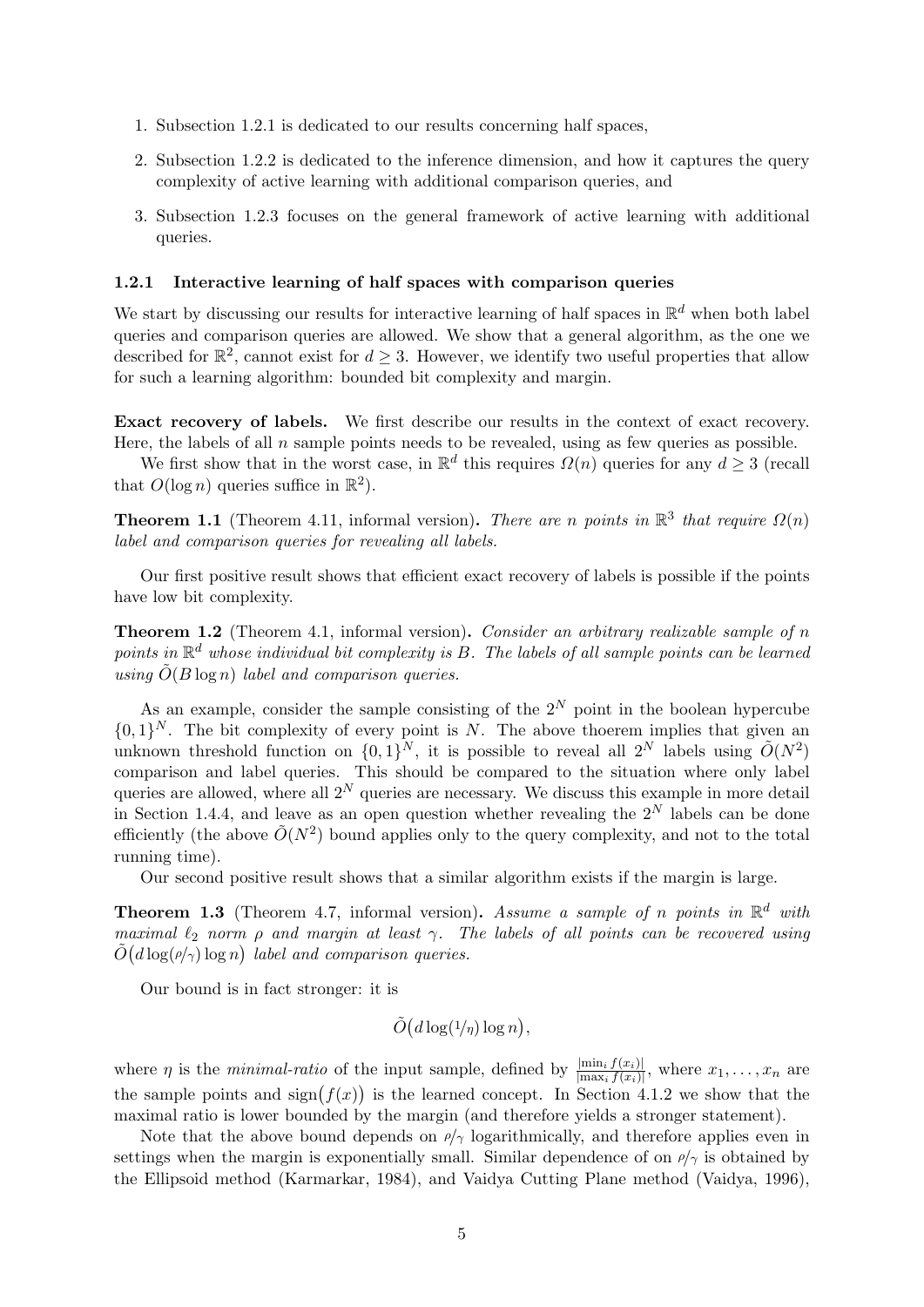that use  $O(d^2 \log(\rho/\gamma))$  and  $O(d \log(d\rho/\gamma))$  iterations respectively, when used to find a linear classifier that is consistent with a realizable sample with margin  $\rho/\gamma$  in  $\mathbb{R}^d$ .

The upper bound in the above theorem depends on the dimension, which is often avoided in bounds that depend on the margin. It is therefore natural to ask whether there is a bound that depends only on the margin. We show that it is impossible:

**Theorem 1.4** (Theorem [4.17,](#page-22-0) informal version). There is a sample of n unit vectors in  $\mathbb{R}^{n+1}$ with  $\Omega(1)$  margin that require  $\Omega(n)$  label and comparison queries to recover all the labels.

Statistical learning. Using standard arguments, we translate the results above to the statistical setting and get bounds on the sample and query complexity: the algorithmic results above directly give a learning algorithm for realizable distributions with sample complexity  $n(\epsilon, \delta) = O\left(\frac{d + \log(1/\delta)}{\epsilon}\right)$  $\frac{g(1/\delta)}{\epsilon}$  and query complexity approximately logarithmic in  $n(\epsilon, \delta)$ , where  $\epsilon$  is the error and  $1 - \delta$  is the confidence of the algorithm. (See Section [4.1.1](#page-16-2) for the bit complexity and Section [4.1.2](#page-18-1) for the margin.) Our lower bounds translate analogously to realizable distributions that require  $\Omega(1/\epsilon)$  queries for achieving error  $\epsilon$  and constant confidence (say  $1 - \delta = 5/6$ . See Section [4.2](#page-20-1) for details.

### <span id="page-5-0"></span>1.2.2 Inference dimension

Our results for learning half spaces rely on a common combinatorial property that we describe next. Let X be a set and H a concept class where each concept is of the form sign( $f(x)$ ) for  $f: X \to \mathbb{R}$ . For example, X may be a finite set  $X = \{x_1, \ldots, x_n\} \subseteq \mathbb{R}^d$  and H the class of all half spaces with margin at least  $1/100$  with respect to X; or  $X = \{0,1\}^d$  and H is all half spaces; or  $X = \mathbb{R}^d$  and H a class of (signs of) low degree polynomials; etcetera.

Let  $S \subseteq X$  be an unlabeled sample. An  $S$ -query is either a label query regarding some  $x \in S$ , or a comparison query regarding  $x_1, x_2 \in S$ . Namely, the allowed queries are " $f(x) \geq 0$ ?" (label query) or " $f(x_1) \ge f(x_2)$ " (comparison query). For  $x \in X$  and  $c \in H$ , let

$$
S \implies x
$$

denote the statement that the comparison and label queries on  $S$  determine the label of  $x$ , when the learned concept is  $c = sign(f(x))$ .

The *inference-dimension* of  $(X, H)$  is the smallest number k such that for every  $c =$ sign( $f(x)$ ) ∈ H, and every  $S \subset X$  of size at least k, there exists  $x \in S$  such that

$$
S \setminus \{x\} \implies x.
$$

In other words, if the inference dimension is  $k$  then in every sample of size  $k$  or more, there is a point whose label can be inferred from the label and comparison queries on the remaining points.

For example the inference dimension of  $(X, H)$ , where  $X = \mathbb{R}$ , and H is the class of threshold functions is 3: indeed, to see it is at most 3, note that if all 3 points have the same label, then the label of the midpoint can be inferred from the other two labels, and if not all points have the same label then the midpoint and, say the right point have the same label, and so the label of the right point can be inferred from the other 2 labels. In this example comparison queries are not required. Another example, which requires comparison queries, is where  $X = \mathbb{R}^2$  and H is the class of half-planes. Here the inference dimension<sup>[3](#page-5-1)</sup> is at most 7: indeed, in any sample of at least 7 points there are 4 points with the same label, and the label of one of these points can be inferred from the other 3 (see Figure [1](#page-3-0) and Section [1.1.1\)](#page-2-0).

<span id="page-5-1"></span><sup>3</sup>One can show the inference dimension here is 5.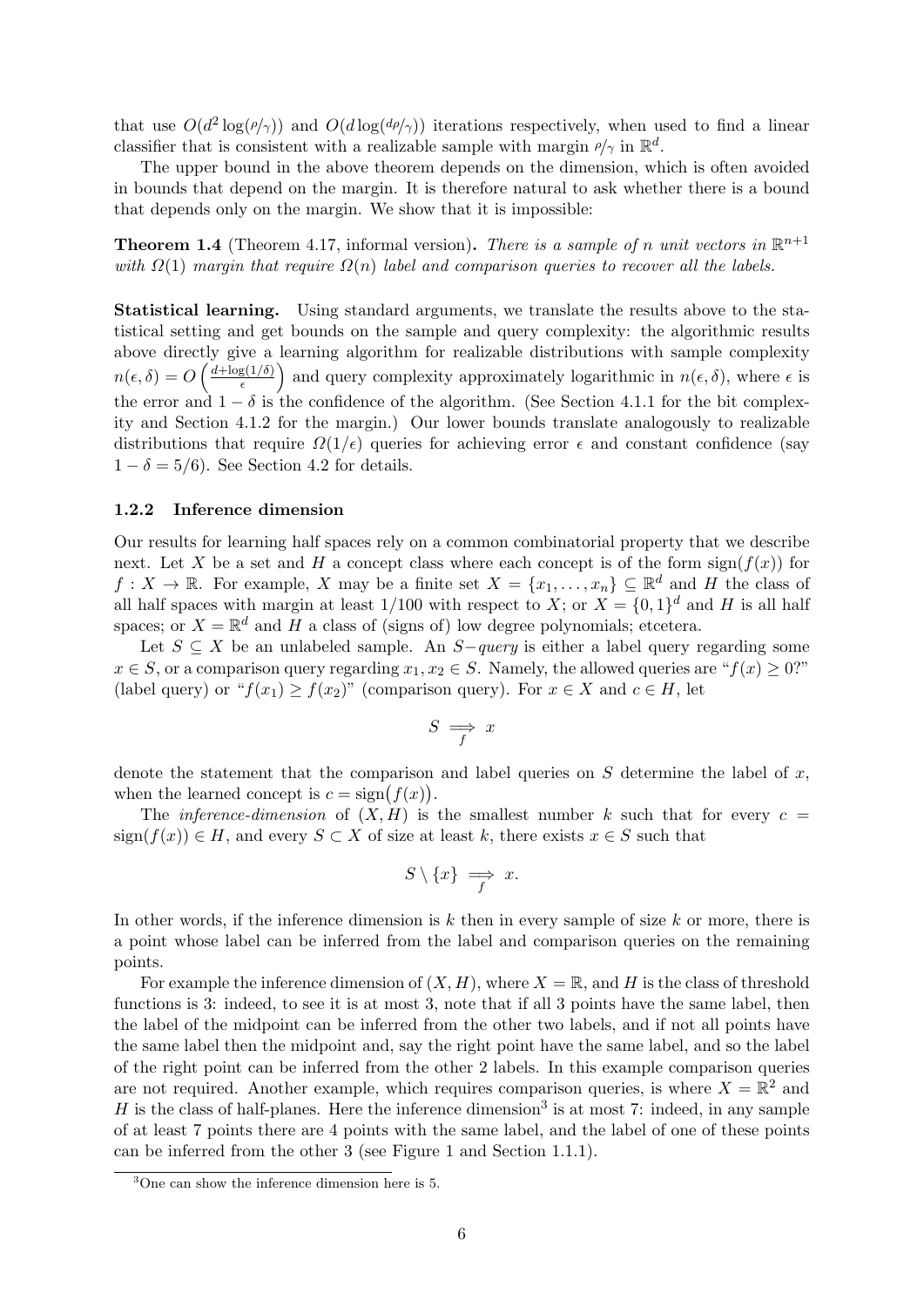The next Theorem shows that inference dimension captures the query-complexity in active learning with comparison queries. It is worth noting that in the classical setting of active learning, when only label queries are allowed, the inference dimension specializes to the the star dimension [\(Hanneke and Yang,](#page-25-4) [2015\)](#page-25-4), which similarly captures the (worst-case) query complexity in this setting.

<span id="page-6-0"></span>**Theorem 1.5.** Let k denote the inference dimension of  $(X, H)$ . Then:

- 1. There is an algorithm that reveals the labels of any realizable sample of size n using at most  $O(k \log k \log n)$  queries.
- 2. Any algorithm that reveals the labels of any realizable sample of size k must use  $\Omega(k)$ queries in the worst-case.

The upper bound (the first item) is a corollary of Theorem [3.2,](#page-13-0) and the lower bound is a corollary of Theorem [3.5.](#page-15-0) Both Theorems are discussed in the next subsection. While the lower bound is relatively straight forward, our derivation of the upper bound requires several steps, which we summarize next.

- (i) Low inference dimension  $\implies$  weak confident learner: we first show that if the inference dimension is at most k then there is a *weak confident learner* for  $(X, H)$  with query complexity  $O(k \log k)$  (see Lemma [3.3\)](#page-13-1). A confident learner is a learning algorithm that may abstain from predicting on some points  $x \in X$ , but must be correct on every point where it does not abstain. A weak confident learner is a confident learner that with constant probability does not abstain on a constant fraction of  $X$  (see Section [3.1](#page-13-3) for a formal definition).
- (ii) Boosting the weak confident learner: once a weak confident learner is derived, we transform it into the desired learning algorithm using a simple boosting argument.

While the boosting part is rather standard, showing that low inference dimension implies a weak confident learner relies on a symmetrization argument. This symmetrization argument can be replaced by a more standard sample compression argument, however this would result in a suboptimal query complexity bound.

We get the following corollary of Theorem [1.5](#page-6-0) in the statistical setting:

**Corollary 1.6.** Let k denote the inference dimension of  $(X, H)$ .

- 1. Let  $n(\epsilon, \delta)$  denote the passive sample complexity of learning  $(X, H)$  with error  $\epsilon$  and confidence  $1 - \delta$ . There is an algorithm that learns  $(X, H)$  with sample complexity  $n(\epsilon, \delta)$ and query complexity  $O(k \log k \log(n(\epsilon, \delta)))$ .
- 2. Any algorithm that learns  $(X, H)$  with error at most  $\epsilon = 1/k$  and confidence at least  $5/6$ must use at least  $\Omega(1/\epsilon)$  queries for some realizable distribution.

This Corollary follows from Corrolaries [1.8](#page-8-1) and [3.6.](#page-16-3)

**A** dichotomy. The passive sample complexity of  $(X, H)$  is  $n(\epsilon, \delta) = \Theta(\frac{d + \log(1/\delta)}{\epsilon})$  $\frac{g(1/\delta)}{\epsilon}$ , where d is the VC-dimension of  $H$  [\(Hanneke,](#page-25-5) [2015\)](#page-25-5). Thus the above corollary implies a dichotomy: if the inference dimension is finite then the query complexity is logarithmic in  $1/\epsilon$ , and if it is infinite then the query complexity is  $\Omega(1/\epsilon)$ .

The results presented in the previous section regarding learning half spaces with comparison and label queries are derived by analyzing the inference-dimension of the relevant classes, which we sketch next.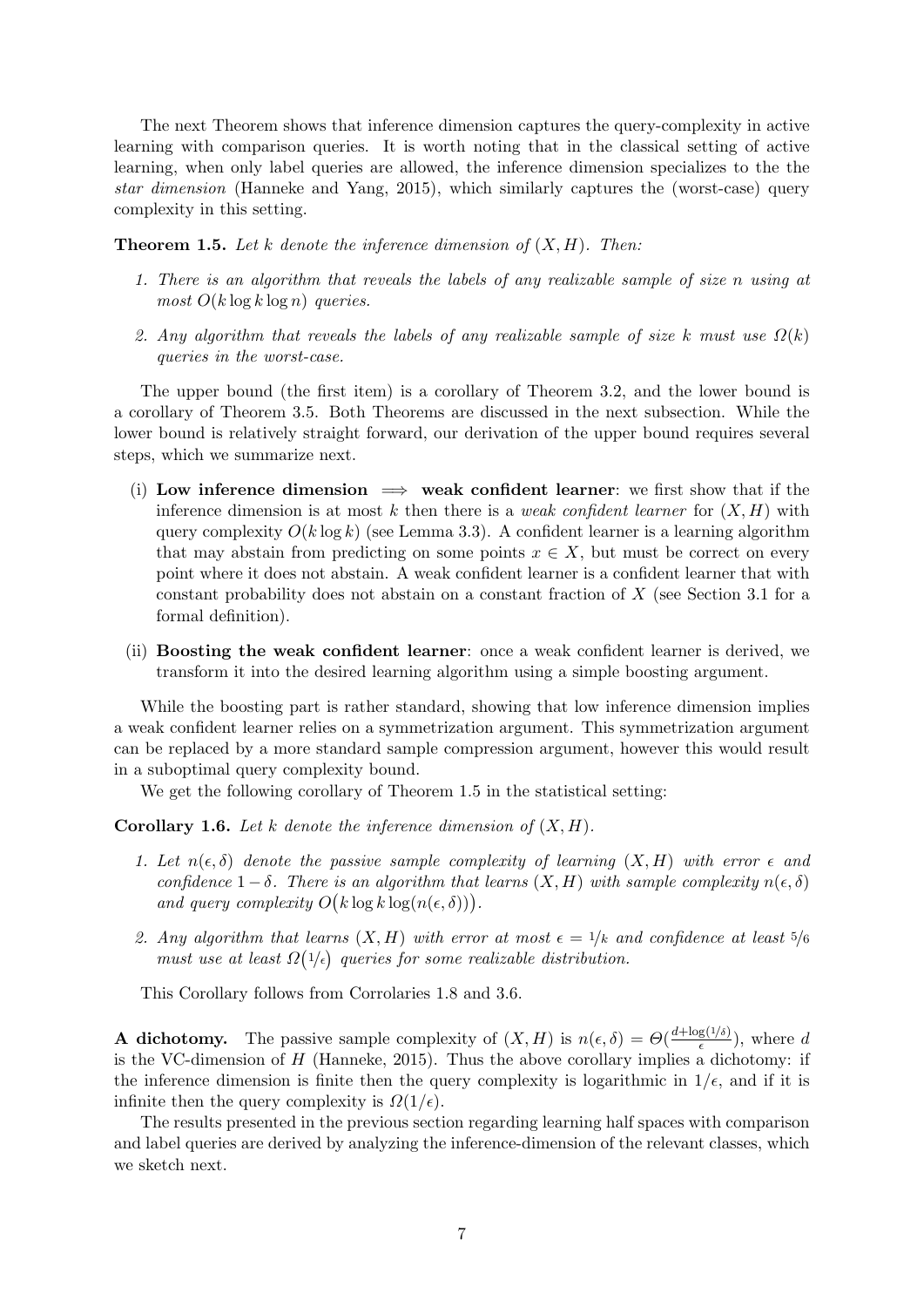Sketch of upper bounding the inference dimension of half spaces. Our upper bounds in terms of margin and bit-complexity follow a similar outline. We next give a rough sketch of the arguments in order to convey their flavor.

Consider the case where every instance  $x \in X$  has bounded bit-complexity, say  $X \subset [N]^d$ for some bounded  $N \in \mathbb{N}$ . We wish to show that for a sufficiently large  $Y \subseteq X$ , and every half space  $c = \text{sign}(f)$  there is some  $x \in Y$  such that

$$
Y \setminus \{x\} \implies x.
$$

By removing at most half of the elements of  $Y$ , we may assume that  $c$  is constant on  $Y$ , without loss of generality assume that  $c(x) = +1$ , for every  $x \in Y$ . Let  $x_1, x_2, \ldots$  be an ordering of the elements of Y such that

$$
f(x_1) \le f(x_2) \le \dots
$$

The first observation is that it suffices to show that there exists  $i_0$  such that  $x_{i_0} - x_1$  is a nonnegative linear combination of the  $x_i - x_j$ , where  $i > j$  (see Claim [4.5\)](#page-17-0).

The existence of such an  $i_0$  is achieved by a pigeon hole argument showing that if Y is sufficiently large then there are two distinct linear combinations of the  $x_{i+1} - x_i$ 's with coefficients from  $\{0,1\}$  that yield the same vector:

$$
\sum_{i=1}^{k/2} \beta_i (x_{i+1} - x_i) = \sum_{i=1}^{k/2} \gamma_i (x_{i+1} - x_i),
$$

Then a short calculation yields that the maximal j such that  $\beta_j \neq \gamma_j$  serves as the desired  $i_0$ .

The upper bound in terms of margin is technically more involved. Instead of nonnegative linear combinations, one can consider linear combinations such that every coefficient is at least  $-\gamma$ , where  $\gamma$  is the margin, and the pigeon hole argument is replaced by a volume argument.

Sketch of lower bounding the inference dimension of half spaces. Our lower bounds are based on embedding the class  $\{\emptyset, \{i\} : 1 \leq i \leq n\}$  as half spaces in a way that the  $n + 1$  half spaces induce the same ordering on the n points in terms of distance from the boundary. Comparison queries are useless for such an embedding, which implies that the inference dimension is at least n, Indeed, consider the half space  $c_{\emptyset}$  that corresponds to the empty-set; then for any subset Y of at most  $n-1$  points  $c_{\emptyset}$  is indistinguishable from  $c_{\{i\}}$ , the half space corresponding to  $\{i\}$ , where  $i \notin Y$ .

#### <span id="page-7-0"></span>1.2.3 General framework

We next describe how the notion of inference-dimension, as well as Theorem [1.5](#page-6-0) extend to settings where the additional queries are not necessarily comparison queries.

Consider an interactive model, where the learning algorithm is allowed to use additional queries from a prescribed set of queries  $\mathcal Q$ . More formally, let S be the unlabeled input sample. In pool-based active learning, the algorithm may query the label of any point in  $S$ . Here, the algorithm is allowed to use additional queries from a set  $\mathcal{Q} = \mathcal{Q}(S)$  (we stress that the allowable queries depend on the input sample). For example, in the setting discussed in the previous section,  $Q(S)$  contains all comparison queries among points in S. Another example, which is used by crowd-sourcing algorithms [\(Tamuz et al.,](#page--1-4) [2011\)](#page--1-4) involve 3-wise queries of the form "Is  $x_2$  more similar to  $x_1$  than to  $x_3$ ?".

Upper bound. The next "boosting result" generalizes the upper bound from Theorem [1.5](#page-6-0) and shows that if there are not too many queries in  $\mathcal{Q}(S)$ , or alternatively if there is an algorithm that infers the answers to the queries in  $\mathcal{Q}(S)$  using a few queries, then it is possible to reveal all labels using a logarithmic number of queries: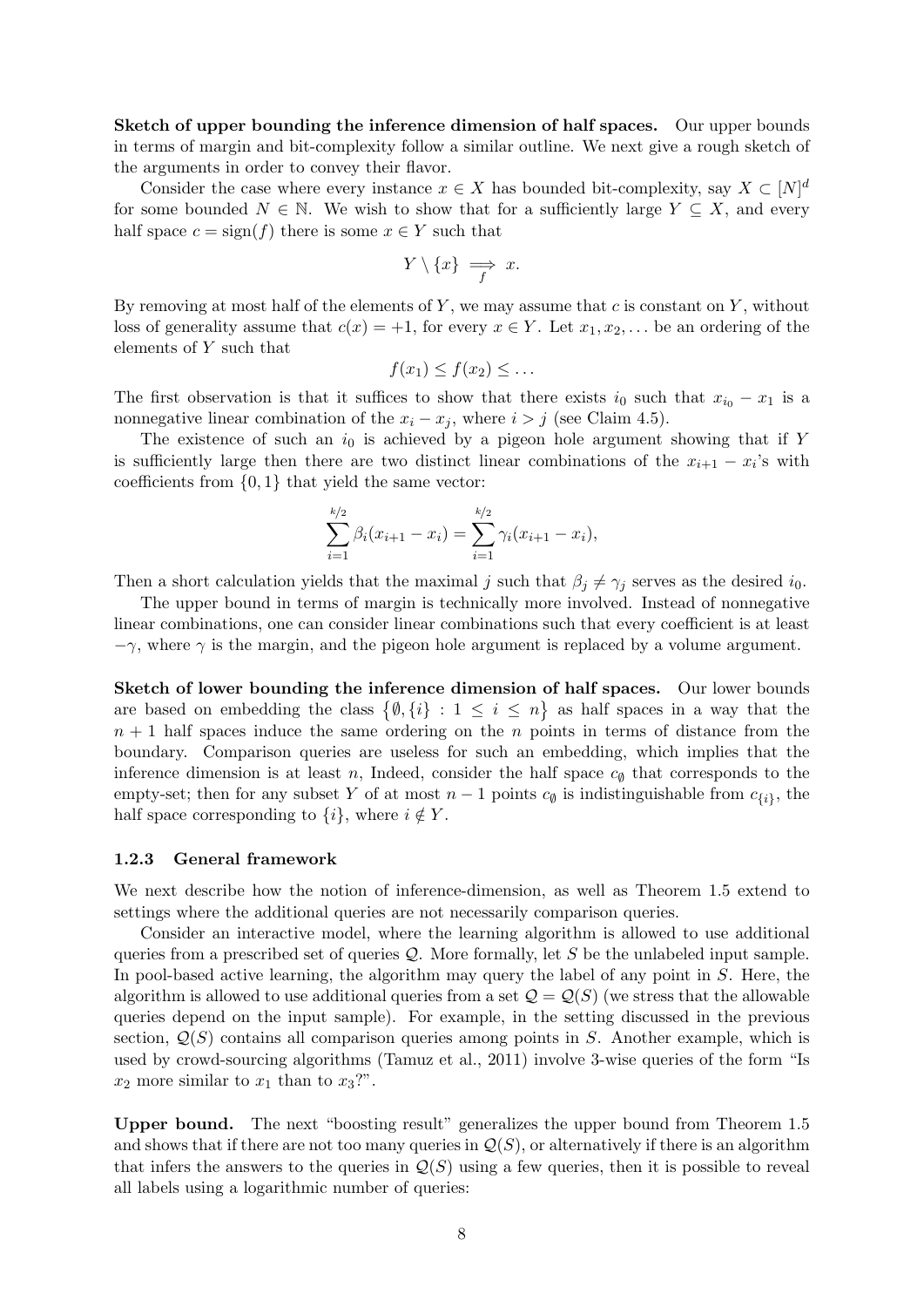**Theorem 1.7** (Restatement of Theorem [3.2\)](#page-13-0). Let k denote the inference dimension of  $(X, H)$ . Assume that there is an algorithm that, given a realizable sample S of size n as input, uses at most  $q(n)$  queries and infers the answers to all queries in  $\mathcal{Q}(S)$  and all labels in S. Then there is a randomized algorithm that infers all the labels in S using at most

$$
2q(4k)\log n
$$

queries in expectation.

For example, in the setting of comparison queries,  $q(n) = n + n \log n$  queries suffice to infer all comparison queries and label queries in  $\mathcal{Q}(S)$ , and thus, the upper bound in Theorem [1.5](#page-6-0) follows from the above theorem.

An interactive algorithm that infers all labels using a few queries can be combined with any passive learner by first using the interactive learner to reveal all labels of the input sample, and then apply the passive learner on the labeled sample. Thus, we get:

<span id="page-8-1"></span>**Corollary 1.8.** Let  $(X, H)$  be as in Theorem [3.2,](#page-13-0) and let  $n(\epsilon, \delta)$  denote the (passive) sample complexity of learning  $(X, H)$  with error  $\epsilon$  and confidence  $1-\delta$ . Then there exists an algorithm that learns H with sample complexity  $n(\epsilon, \delta)$ , and query complexity  $O(q(4k) \log n(\epsilon, \delta))$ .

Lower bound. The next lower bound on the query complexity generalizes the one from Theorem [1.5.](#page-6-0) It demonstrates a property of comparison and label queries which suffices for the lower bound in Theorem [1.5](#page-6-0) to hold. Call an additional query *t*-local, if its answer is determined by  $f(x_1), \ldots, f(x_t)$  for some  $x_1, \ldots, x_t \in X$ . For example, every label-query is 1-local and every comparison query is 2-local. The following Theorem extends Theorem [1.5](#page-6-0) to this setting:

**Theorem 1.9** (Restatement of Theorem [3.5\)](#page-15-0). Assume that the inference dimension of  $(X, H)$ is  $> k$ . Assume that every additional query is t-local, and that for every sample S the set of allowable queries  $\mathcal{Q}(S)$  is the set of all queries that are determined by subsets (of size at most t) of S. Then any algorithm that reveals the labels of any realizable sample of size k must use  $\Omega(k/t)$  queries in the worst-case.

In the statistical setting, we get the following Corollary:

**Corollary 1.10** (Restatement of Corollary [3.6\)](#page-16-3). Set  $\epsilon = \frac{1}{k}$  $\frac{1}{k}, \delta = \frac{1}{6}$  $\frac{1}{6}$ . Then any algorithm that learns  $(X, H)$  with error  $\epsilon$  and confidence  $1 - \delta$  must use  $\Omega(1/t_{\epsilon})$  queries.

### <span id="page-8-0"></span>1.3 Related work

Studying statistical learning where the learner has access to additional queries was considered by various works. A partial list includes: [Angluin](#page-23-6) [\(1987\)](#page-23-6); [Baum](#page-23-7) [\(1991\)](#page-23-7); [Lang and Baum](#page-26-2) [\(1992\)](#page-26-2); [Tur´an](#page--1-5) [\(1993\)](#page--1-5); [Jackson](#page-25-6) [\(1997\)](#page-25-6); [Kwek and Pitt](#page-26-3) [\(1998\)](#page-26-3); [Blum et al.](#page-24-4) [\(1998\)](#page-24-4); [Bshouty et al.](#page-24-5) [\(2004\)](#page-24-5); [Feldman](#page-24-6) [\(2009a](#page-24-6)[,b\)](#page-24-7); [Nowak](#page-26-4) [\(2011\)](#page-26-4); [Chen et al.](#page-24-8) [\(2016\)](#page-24-8). Many of these focus on the case where the additional queries are *membership queries*. We discuss some of these results in Section [1.4.1.](#page-9-1)

In the context of active learning, which is considered in this paper, [Balcan and Hanneke](#page-23-3) [\(2011\)](#page-23-3) considered additional queries of two types: Class conditional queries and Mistake queries, in the first type the learner provides the annotator with a list of examples, and a label and asks her to point out an example in this list with the given label. In the second type, the learner gives the oracle a list of examples with proposed labels and she replies whether it is correct or points out a mistake. Note that these queries may have more than two answers, which is different than binary queries, which are considered in this paper.

[Wauthier et al.](#page--1-6) [\(2012\)](#page--1-6) give an active learning algorithm for clustering using pairwise similarity queries, and [Ashtiani et al.](#page-23-8) [\(2016\)](#page-23-8) gives a clustering algorithm that uses queries that ask whether two elements belong to the same cluster. [Vikram and Dasgupta](#page--1-7) [\(2016\)](#page--1-7) consider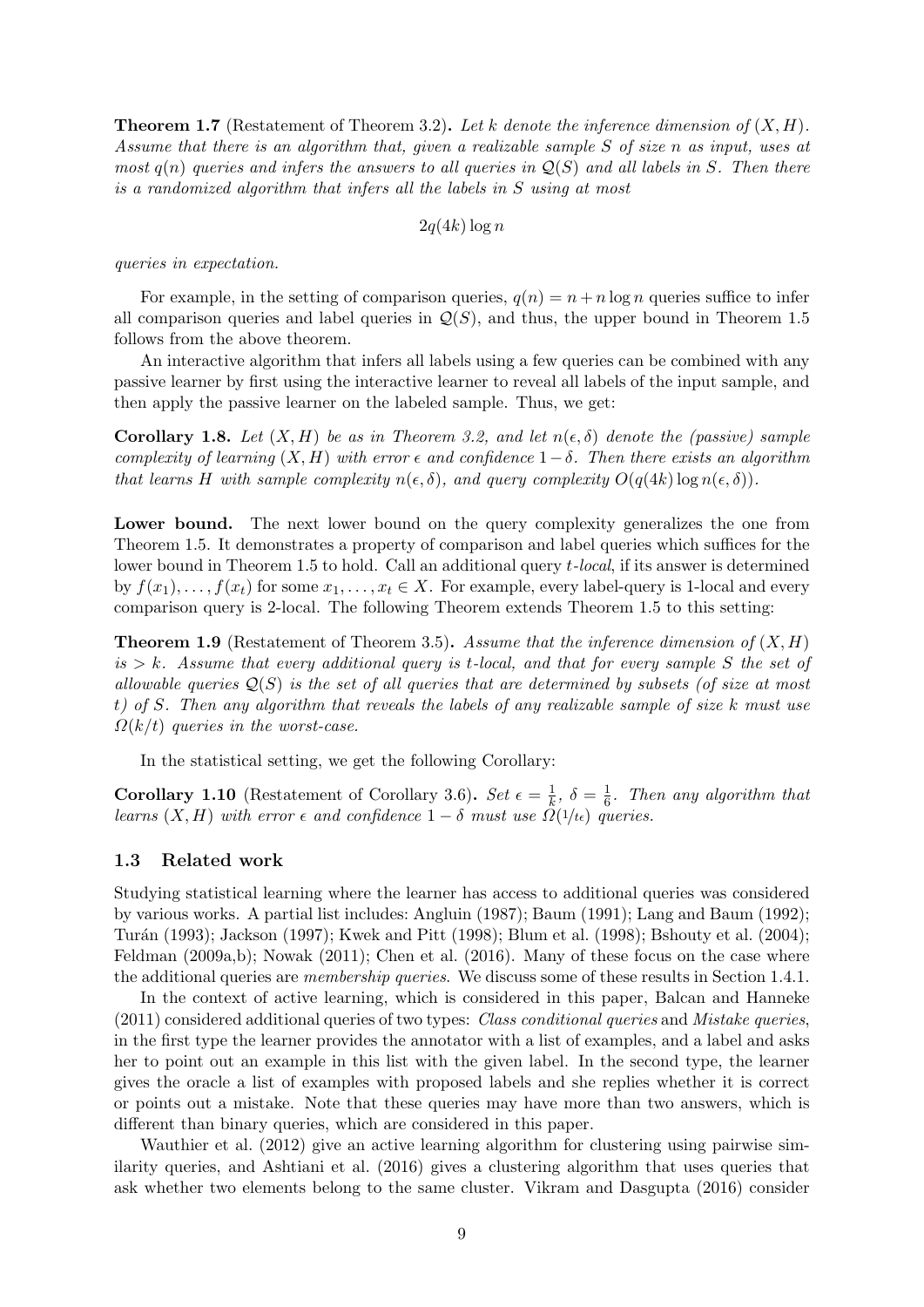clustering in an interactive setting where the algorithm may present the annotator a clustering of a  $O(1)$  size subset of the domain, and the annotator replies whether the target-clustering agrees with this partition, and points out a difference in case it does not.

[Jamieson and Nowak](#page-25-7) [\(2011\)](#page-25-7) give an active ranking algorithm from pairwise comparisons. They consider a setting that bears resemblance with ours: their goal is to find the ranking among a sample of points in  $\mathbb{R}^d$ , where the ranking is determined according to the euclidean distance from a fixed, unknown reference point. They present an algorithm that use an expected number of  $O(d \log n)$  comparisons when the ranking is chosen uniformly at random.

More recently, ? considered a similar setting to ours. They also study active classification with additional comparison queries, but they focus on minimizing the total number of label queries, while the number of comparison queries can be large (roughly  $(1/\epsilon)^2$ , where  $\epsilon$  is the error). They also extend their study to noisy settings.

### <span id="page-9-0"></span>1.4 Discussion and suggested future research

We next offer few potential directions for future research.

### <span id="page-9-1"></span>1.4.1 Other types of additional queries

Relative queries It is natural to study other types of additional queries, and when do they enhance the learning process. Comparison queries belong to a type of queries, called relative queries, which is popular in many applications involving human annotators. A popular example of relative queries, which are used in practice, take 3 data points  $x_1, x_2, x_3$  and queries "is  $x_2$ " more similar to  $x_1$  than to  $x_3$ ?". Such queries were studied in various works, including [Xing](#page--1-8) [et al.](#page--1-8) [\(2002\)](#page--1-8); [Schultz and Joachims](#page-26-5) [\(2003\)](#page-26-5); [Agarwal et al.](#page-23-9) [\(2007\)](#page-23-9); [McFee and Lanckriet](#page-26-6) [\(2010\)](#page-26-6); [Huang et al.](#page-25-8) [\(2011\)](#page-25-8); [Tamuz et al.](#page--1-4) [\(2011\)](#page--1-4); [Qian et al.](#page-26-7) [\(2013\)](#page-26-7).

Membership queries from generative models A natural and well-studied type of queries is membership queries; thus, the learner is allowed to query the labels of any point in the domain, including points outside the input sample. Using membership queries to enhance learning was considered in the PAC model [\(Baum,](#page-23-7) [1991;](#page-23-7) Turán, [1993;](#page--1-5) [Jackson,](#page-25-6) [1997;](#page-25-6) [Kwek and Pitt,](#page-26-3) [1998;](#page-26-3) [Bshouty et al.,](#page-24-5) [2004;](#page-24-5) [Feldman,](#page-24-6) [2009a,](#page-24-6)[b;](#page-24-7) [Chen et al.,](#page-24-8) [2016\)](#page-24-8). However, as an experimental work by [Lang and Baum](#page-26-2) [\(1992\)](#page-26-2) suggested, querying the labels of arbitrary points may result in a poor practical performance. A possible explanation is that some domain points represent noise; for example, if the data distribution is supported on some low dimensional manifold, then querying outside it may make no sense to the human annotator. Consequently, various restrictions on this model were studied [\(Blum et al.,](#page-24-4) [1998;](#page-24-4) Sloan and Turán, [1997;](#page--1-9) [Awasthi](#page-23-10) [et al.,](#page-23-10) [2013;](#page-23-10) [Bary-Weisberg et al.,](#page-23-11) [2016\)](#page-23-11). One option, studied by [Awasthi et al.](#page-23-10) [\(2013\)](#page-23-10); [Bary-](#page-23-11)[Weisberg et al.](#page-23-11) [\(2016\)](#page-23-11)) is to restrict the type of membership queries by considering only local queries, within a small neighborhood of the input sample. Another possible restriction is to consider only membership queries of points that are sums and differences of a few sample points (e.g. a comparison query is a membership query on the difference of the two compared points in the case of half spaces).

An alternative direction for dealing with querying noise is to use a generative model for constructing data outside of the input sample: imagine we have an access to a generative model (e.g. Generative Adversarial Networks [\(Goodfellow et al.,](#page-25-9) [2014\)](#page-25-9)) g that gets as an input any point  $s \in [0,1]^d$ , and outputs a (non-noisy) unlabeled example  $g(s) \in X$ . This gives an access to a large pool membership queries the learning algorithm can use.

From a theoretical perspective, this motivates the study of active learning with additional membership queries, where the learned concept is some  $c : [0, 1]^d \rightarrow {\pm 1}$  of low complexity (say c is the sign of a low degree polynomial or a small network, etc.). It is worth noting that the case where c is a half space was studied in the discrete geometry community in the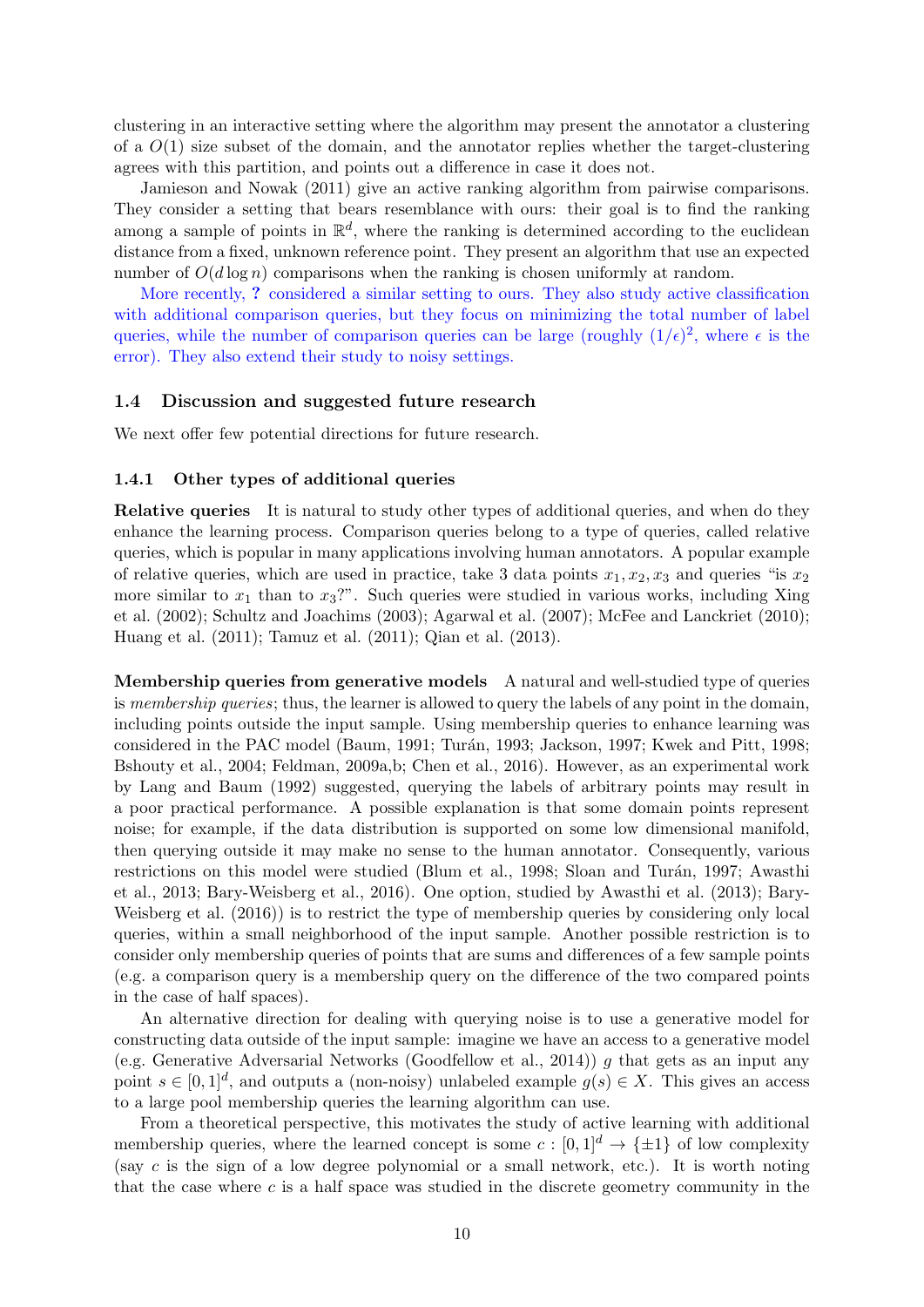context of linear decision trees [\(Meyer auf der Heide,](#page-26-8) [1984;](#page-26-8) [Meiser,](#page-26-9) [1993;](#page-26-9) [Liu,](#page-26-10) [2004;](#page-26-10) [Cardinal](#page-24-9) [et al.,](#page-24-9) [2016;](#page-24-9) [Ezra and Sharir,](#page-24-10) [2016\)](#page-24-10). The currently best known upper bound are due to [Ezra](#page-24-10) [and Sharir](#page-24-10) [\(2016\)](#page-24-10), who give an algorithm that reveals all labels of a realizable sample of size n using  $\tilde{O}(d^2 \log d \log n)$  membership queries (the best known lower bound is the information theoretical  $\Omega(d \log n)$ , which applies more generally for any type of additional yes/no queries).

### 1.4.2 Noisy comparisons

It is natural to extend our algorithms by making them robust in the presence of *noisy comparisons.* Imagine, for example that  $f(x_1) = 1.001$ , and  $f(x_2) = 1.0001$ . Our algorithms are based on the assumption that the answer to the query " $f(x_1) \ge f(x_2)$ ?" will always be "yes". It is plausible to consider a noise model that may give the wrong answer in such cases where  $f(x_1) \approx f(x_2)$ . One such model is suggested by [Bradley and Terry](#page-24-11) [\(1952\)](#page-24-11). According to this model, when<sup>[4](#page-10-1)</sup>  $f(x_1)$ ,  $f(x_2) > 0$  then the answer to the query " $f(x_1) \ge f(x_2)$ ?", is "yes" with probability  $\frac{f(x_1)}{f(x_1)+f(x_2)}$ .

### 1.4.3 Streaming-based interactive learning with comparison queries

This paper focused on the pool-based model. Another natural and well studied model is the streaming-based model. Here, the algorithm gets to observe the unlabeled examples one-byone in an online fashion, and has to decide whether to query the current example. Consider a setting in which the algorithm has a bounded memory in which it may store  $M$  past examples. Upon receiving a new example it may query its label and/or compare it with any of the saved examples. In the realizable setting, a possible goal is to minimize the number of queries and the memory size while maintaining a (partial) hypothesis that is correct on all past examples.

Consider for example the class of threshold function over R. Given an infinite sequence of independent unlabeled examples  $x_1, x_2, \ldots$  drawn from an unknown distribution over R. A simple online algorithm with memory  $M = 2$  saves the 2 examples x, y where the sign-change occurs. Upon receiving a new example  $x_n$ , it checks whether  $x_n$  is between x and y; if it is then it queries its label and replaces it with x or y (according to the label of  $x_n$ ), otherwise the label of  $x_n$  can be inferred and the algorithm moves to the next example. One can show that this algorithm makes an expected number of  $\log n$  queries after observing the first n examples. One can show that a slightly more complicated algorithm, which uses comparison queries and memory  $M \leq 10$ , has a similar behaviour for half-planes in  $\mathbb{R}^2$ . We leave as an open question whether similar algorithms exist for arbitrarty classes  $(X, H)$  with low inference dimension.

### <span id="page-10-0"></span>1.4.4 Exactly learning threshold functions

Consider the class of thresholds functions over the N-dimensional hypercube  $\{0, 1\}^N$ . By Lemma [4.2,](#page-17-1) the inference dimension of this class is  $O(N \log N)$ . Therefore, Theorem [4.1](#page-16-1) implies that the 2<sup>n</sup> labels of any threshold function can be revealed using at most  $O(N^2 \log^2 N)$ queries in expectation. This demonstrates the additional power of comparison queries over label queries: indeed, standard arguments show that if only label queries are allowed then at least  $2^{\Omega(N)}$  queries are needed.

While just  $O(N^2 \log^2 N)$  queries suffice to reveal all  $2^N$  labels, it remains open whether this can be done efficiently, in a  $poly(N)$  time. A naive implementation of the algorithm from Theorem [4.1](#page-16-1) would check at each step for each point in  $\{0,1\}^N$  whose label is still no known, whether its be inferred by the queries performed in this step. This takes at least  $2^N$  such checks. We leave the question, of efficiently learning all  $2^N$  labels of an unknown threshold function as an open question for future work.

<span id="page-10-1"></span><sup>&</sup>lt;sup>4</sup>if  $f(x_1), f(x_2) < 0$  then it is "yes" with probability  $\frac{f(x_2)}{f(x_1) + f(x_2)}$ .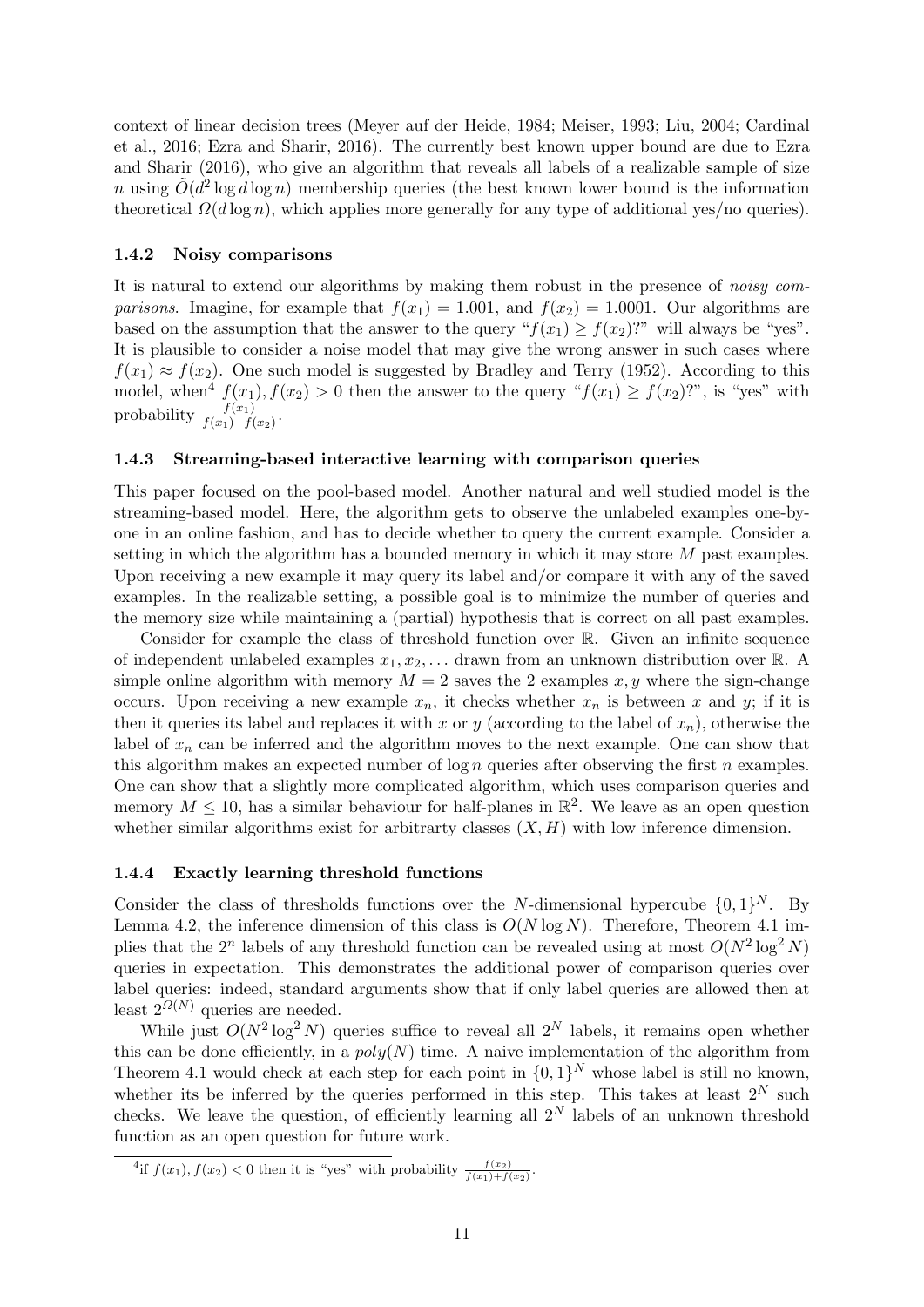Another comment that seems in place is that the  $O(N^2 \log^2 N)$  upper bound is tight up to the log<sup>2</sup> N factor: indeed, it is known that there are some  $2^{\Theta(N^2)}$  threshold functions [\(Goto and](#page-25-10) [Takahasi,](#page-25-10) [1962\)](#page-25-10), and therefore an information theoretic lower bound of  $\Omega(N^2)$  queries holds even if the algorithm is allowed to use arbitrary yes/no queries. While it remains open whether the information theoretic barrier can be achieved using comparison queries, it is possible shave one log factor from the upper bound and achieve  $O(N^2 \log N)$  queries in expectation, as we sketch next. This follows since: (i) the number of linear orders over a set  $\{x_1, \ldots x_m\} \subseteq \mathbb{R}^N$ that are induced by a linear function is at most some<sup>[5](#page-11-1)</sup>  $m^{O(2N)}$ , and therefore (ii) Fredman's algorithm [\(Fredman,](#page-25-11) [1976\)](#page-25-11) finds such an ordering using  $q(m) = O(m + N \log m)$  comparisons (which is better than the standard  $O(m \log m)$  when  $m >> N$ ). Thus, in Theorem [3.2](#page-13-0) we can plug  $q(4k) = O(k + N \log k)$ , instead of  $q(4k) = O(k \log k)$  (recall that  $k = O(N \log N)$ , which yields  $O(N^2 \log N)$  queries in expectation.

### <span id="page-11-0"></span>2 Preliminaries

**Basic definitions.** A hypothesis class is a pair  $(X, H)$ , where X is a set, and H is a class of functions  $h: X \to \{\pm 1\}$ . Each function  $h: X \to \{\pm 1\}$  is called a hypothesis, or a concept. In this paper we study classes  $H = H_{\mathcal{F}}$  of the form

$$
H = \{\text{sign}(f) : f \in \mathcal{F}\},
$$

where  $\mathcal{F} = \{f : X \to \mathbb{R}\}\$ is a class of real-valued functions. For example, when  $\mathcal{F}$  is the class of  $\mathbb{R}^d \to \mathbb{R}$  affine functions then H is the class of d-dimensional half spaces. Other examples include neural-nets, low degree polynomials, and more. The class  $\mathcal F$  will be later used to define comparison queries. An example is a pair  $(x, y) \in X \times \{\pm 1\}$ . A labeled sample  $\overline{S}$  is a finite sequence of examples. We denote by S the unlabeled sample underlying  $\overline{S}$  that is obtained by removing the labels from the examples in  $\overline{S}$ . We will sometimes abuse notation and treat S as a subset of X (formally it is a sequence). Given a distribution D on  $X \times \{\pm 1\}$ , the (expected)  $loss$  of a hypothesis  $h$  is defined by:

$$
L_D(h) \triangleq \mathop{\mathbb{E}}_{(x,y)\sim D} \big[1_{h(x)\neq y}\big].
$$

Given a labeled sample  $\overline{S}$ , the *empirical loss* of h is defined by:

$$
L_{\bar{S}}(h) \triangleq \frac{1}{|\bar{S}|} \sum_{(x,y)\in \bar{S}} 1_{h(x)\neq y}.
$$

A distribution D on  $X \times \{\pm 1\}$  is *realizable* by H if there exists  $c \in H$  with  $L_D(c) = 0$ . We will sometimes refer to such a c as the "learned concept". A labeled sample  $\overline{S}$  is *realizable* by H if there exists  $c \in H$  with  $L_{\bar{S}}(c) = 0$ .

Passive learning (PAC learning). A learning algorithm is an (efficiently computable) mapping that gets a sample as an input and outputs a hypothesis. An algorithm  $A$  learns  $H$ if there exists a sample complexity bound  $n(\epsilon, \delta)$ , such that for every realizable distribution D, given a labeled sample  $\bar{S}$  of size  $n \geq n(\epsilon, \delta)$ , A outputs  $h = A(\bar{S})$  such that:

$$
\Pr_{\bar{S}\sim D^n} [L_D(h) > \epsilon] \le \delta.
$$

The parameter  $\epsilon$  is called the error of the algorithm, and  $1 - \delta$  is called the confidence of the algorithm We will assume throughout that a learning algorithm for H also receives  $\epsilon, \delta$  as part of the input and can compute  $n(\epsilon, \delta)$ .

<span id="page-11-1"></span><sup>&</sup>lt;sup>5</sup>if  $f_1, f_2 : \mathbb{R}^N \to \mathbb{R}$  are linear and induce a different linear orders on  $\{x_1, \ldots, x_m\}$ , then  $\text{sign}(f_1(x_i - x_j)) \neq$  $\sin(f_2(x_i - x_j))$  for some i, j, and so the number of distinct orders is at most the number of sign patterns  $(\text{sign}(f(x_i - x_j)))_{1 \leq i < j \leq m}$ , which is at most  $O(m^{2N})$ .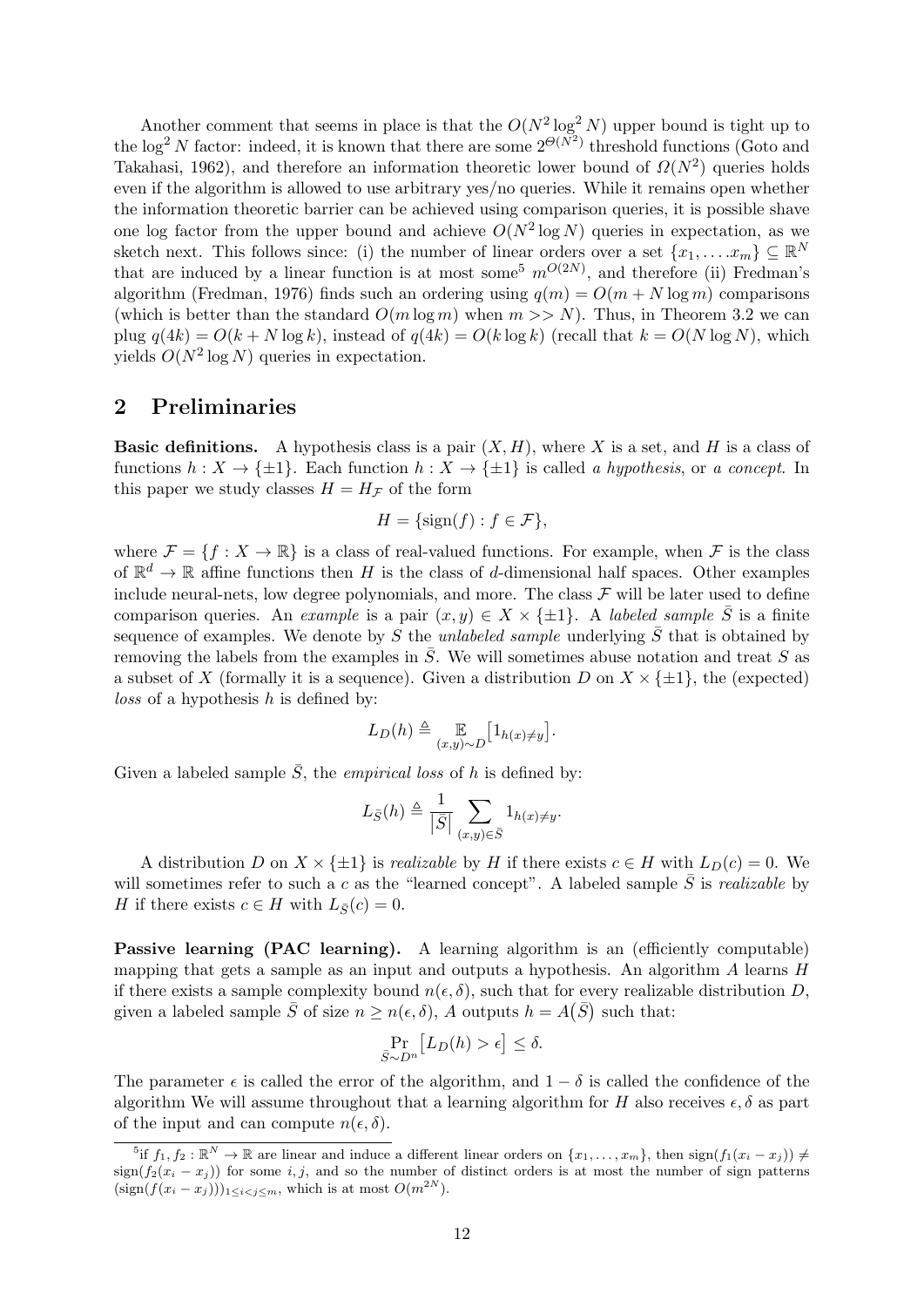### 2.1 Active learning

It is helpful to recall the framework of active learning before extending it by allowing additional queries. A (pool-based) active learning algorithm has an access to the unlabeled sample  $S$ underlying the input labeled sample  $\overline{S}$ . It queries the labels of a subsample of it, and outputs a hypothesis. The choice of which subsample A queries may be adaptive. Each active learning algorithm is associated with two complexity measures: (i) the sample-complexity  $n(\epsilon, \delta)$ , is the number of examples required to achieve error at most  $\epsilon$  with confidence at least  $1 - \delta$  (like in the passive setting), and (ii) the query-complexity (also called label complexity)  $q(\epsilon, \delta)$ , is the number of queries it makes.

In the process of active learning, it is natural to distinguish between points whose label can be inferred and points for which there is uncertainty concerning their label. It is therefore convenient to consider partial hypotheses. A partial hypothesis is a partially labeled hypothesis  $h: X \to (Y \cup \{? \})$ , where if  $h(x) = "?"$  it means that h abstains from labeling x. We extend the  $0/1$  loss function to "?", such that abstaining is always treated as a mistake. The *coverage* of  $h$  with respect to a distribution  $D$  is defined as

$$
C_D(h) \triangleq \Pr_{x \sim D} [h(x) \neq ?],
$$

and the *empirical-coverage* of h with respect to a sample  $S$  is defined as

$$
C_S(h) \triangleq \frac{|\{x \in S_X : h(x) \neq ?\}|}{|S|}
$$

.

Since abstaining counts as error it follows that  $C_D(h) \leq 1 - L_D(h)$  for every partial hypothesis h, and every distribution D.

Confident algorithms. A learning algorithm is *confident* if it outputs a partial hypothesis that is correct on all points where it does not abstain:

**Definition 2.1** (Confident learning algorithm). A learning algorithm A is confident with respect to a class  $(X, H)$  if it satisfies the following additional requirement. For every realizable labeled sample  $\bar{S}$  that is consistent with a learned concept  $c \in H$ , the output hypothesis  $h \triangleq A(\bar{S})$ satisfies that whenever  $h(x) \neq ?$  then  $h(x) = c(x)$ .

Thus, if A is confident then  $C_D(h) = 1 - L_D(h)$  for every distribution D, where  $h = A(\overline{S})$ . Therefore, in the context of confident learners we will only discuss their coverage, and omit explicit reference to their error. For example a class  $(X, H)$  is learned by a confident learner A if there exists a sample complexity  $n(\epsilon, \delta)$  such that for every realizable distribution D, given a labeled sample  $\bar{S}$  of size  $n \geq n(\epsilon, \delta)$ , A outputs  $h = A(\bar{S})$  such that

$$
\Pr_{\bar{S}\sim D^n} \left[ C_D(h) < 1 - \epsilon \right] \le \delta.
$$

### 2.2 Interactive learning with additional queries

Consider an extension of the active learning setting, by allowing the learning algorithm to use additional queries from a prescribed set of queries Q. An additional query is modeled as a boolean function  $q : \mathcal{F} \to \{True, False\}$ . We stress that the query may depend on the function f that underlies the learned concept  $c = \text{sign}(f)$  (consider a comparison query as an example). In this setting, given an input sample  $\overline{S}$ , the algorithm is given access to S, the unlabeled sample underlying  $\overline{S}$ , and is allowed to:

• query the label of any of point in  $S$ ,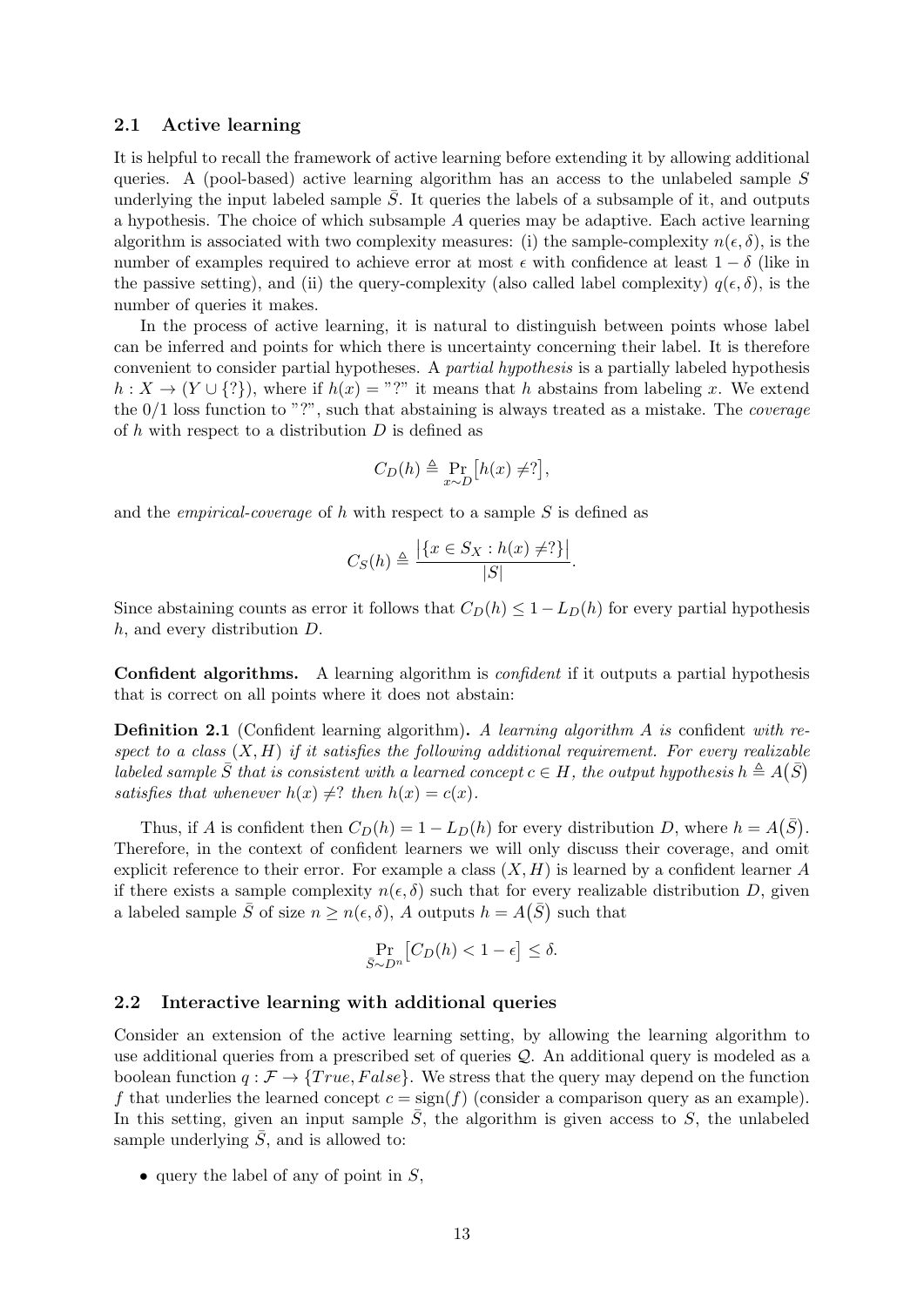• query an additional query q from a prescribed set of queries  $\mathcal{Q}(S)$ .

We stress that the set of allowable queries  $\mathcal{Q}(S)$  depend on the input sample S. For example, a comparison query on  $x_1, x_2$  is the query " $f(x_1) \le f(x_2)$ ", where  $c = \text{sign}(f)$  is the learned concept. An *answered query* in a pair  $(q, b)$ , where q is a comparison/label-query, and b is a possible answer to q. For example,  $({}^{\omega}f(x_1) \le f(x_2)$ ?",  $True$ ) is an answered comparison query, and  $({}^{\omega}c(x_1) = ?^{\omega}, -1)$  is an answered label query. The standard notions of version space and agreement set are naturally extended to this context. Let

$$
\bar{Q} = ((q_1, b_1), (q_2, b_2), \dots (q_m, b_m))
$$

be a sequence of answered queries. Define the version space, denoted by  $V(Q)$ , as the set of hypotheses in  $H$  that are consistent with  $Q$ :

$$
V(\bar{Q}) \triangleq \{h \in H : q_i(h) = b_i, i = 1, \ldots, m\},\
$$

and the confidence region, Conf( $\overline{Q}$ ), as the agreement set of  $V(\overline{Q})$ :

Conf(
$$
\overline{Q}
$$
)  $\triangleq \{x \in X : \text{all hypotheses in } V(\overline{Q}) \text{ agree on } x\}.$ 

### <span id="page-13-2"></span>3 Inference Dimension

Let  $(X, H)$  be a hypothesis class, where  $H = H<sub>\mathcal{F}</sub>$  for some class of real functions  $\mathcal{F}$ , and let  $\mathcal{Q}$ be a set of additional queries. For  $S \subseteq X$ ,  $x \in X$ ,  $f : X \to \mathbb{R}$  where  $f \in \mathcal{F}$  and  $c = \text{sign}(f) \in H$ , let

$$
S \implies x
$$

denote the statement that there exists a sequence  $\overline{Q}$  of answered label queries of S and/or additional queries from  $Q(S)$  that determine the label of x, when the learned concept is c. Namely, that  $x \in \text{Conf}(Q)$ .

**Definition 3.1** (Inference dimension). The inference dimension of  $(X, H)$  is the minimal number k such that for every  $S \subseteq X$  of size k, and every  $c \in H$  there exists  $x \in S$  such that

$$
S \setminus \{x\} \implies x.
$$

If no such k exists then the inference dimension of  $(X, H)$  is defined as  $\infty$ .

### <span id="page-13-3"></span>3.1 Upper bound

<span id="page-13-0"></span>**Theorem 3.2** (Boosting). Let k denote the inference dimension of  $(X, H)$ . Assume that there is an algorithm that, given a realizable sample  $\overline{S}$  of size n as input, uses at most  $q(n)$  queries and infers the answers to all queries in  $\mathcal{Q}(S)$  and all labels in  $\overline{S}$ . Then there is a randomized algorithm that infers all the labels in  $\overline{S}$  using at most

$$
2q(4k)\log n
$$

queries in expectation.

<span id="page-13-1"></span>We prove Theorem [3.2](#page-13-0) in two steps: (i) First, Lemma [3.3](#page-13-1) shows that  $(X, H)$  has a weak confident learner A that, given a realizable input sample of size 4k, uses at most  $q(4k)$  queries, and outputs a partial hypothesis h with coverage  $1/2$ . (ii) Then, we show that the labels of a given sample  $\overline{S}$  of size n are revealed after applying A on roughly log n random subsamples of  $\bar{S}$ .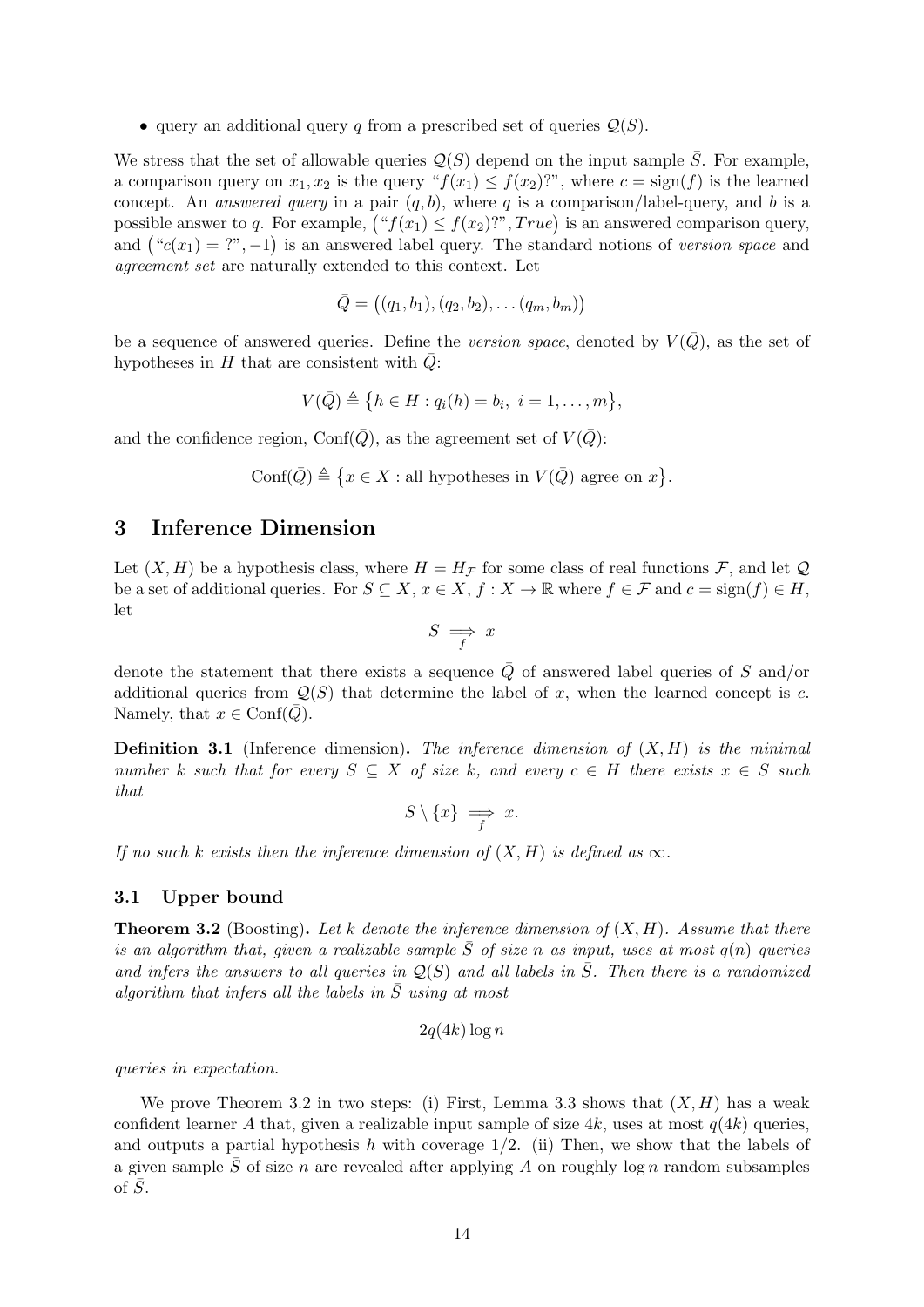**Lemma 3.3** (Weak confident-learning). Let k denote the inference dimension of  $(X, H)$ . Then there exists a confident learner for  $(X, H)$  that is defined on input samples of length 4k, makes at most  $q(4k)$  queries, and has coverage  $\geq 1/2$  with probability  $\geq 1/2$ . That is, for any distribution D over X,

$$
\Pr_{S \sim D^{4k}}[C_D(h) \ge 1/2] \ge 1/2,
$$

where h is the output hypothesis of the algorithm.

*Proof.* The learner is defined as follows. Given a realizable input sample  $S = ((x_i, c(x_i)))_{i=1}^{4k}$ , from  $D^{4k}$ , the algorithm infers the answers to all queries in  $\mathcal{Q}(S)$  and all labels in  $\overline{S}$  (by assumption, this can be done with  $q(4k)$  queries). It outputs the partial hypothesis h, which labels any x whose label can be inferred from the queries. Namely:

$$
h(x) \triangleq \begin{cases} c(x) & S \implies x \\ ? & \text{otherwise} \end{cases}
$$

We next claim that the expected coverage of h,  $C_D(h)$ , is at least 3/4. This implies that  $\Pr_s[C_D(h) \geq 1/2] \geq 1/2$ , which shows that the learning algorithm is a weak confident learner. To this end we use the following observation.

**Observation 3.4.** For any set Y of size  $4k + 1$ , there are  $x_{i_1}, \ldots, x_{i_{3k+1}} \in Y$  such that for all  $1 \leq j \leq 3k+1$  it holds that

$$
Y\setminus\{x_{i_j}\}\implies x_{i_j}.
$$

*Proof.* This follows since the inference dimension of  $(X, H)$  is k. Assume we already constructed  $x_{i_1},\ldots,x_{i_{j-1}}$  for  $j\leq 3k+1$ . Let  $Y'=Y\setminus\{x_{i_1},\ldots,x_{i_{j-1}}\}$ . As  $|Y'|\geq k$ , there exists  $x_{i_j}\in Y'$ such that  $Y' \setminus \{x_{i_j}\} \implies x_{i_j}$ . But then also  $Y \setminus \{x_{i_j}\} \implies x_{i_j}$ .

Next, we show that this observation implies that  $\mathbb{E}_S[C_D(h)] \geq 3/4$ . Clearly, we have that

$$
\mathbb{E}\big[C_D(h)\big] = \Pr_{(x_1,x_2,\ldots,x_{4k+1}) \sim D^{4k+1}}\big[\{x_1,\ldots,x_{4k}\}\implies x_{4k+1}\big].
$$

Letting  $T = \{x_1, x_2, \ldots, x_{4k+1}\}\$ , this is the probability that  $T \setminus \{x_{4k+1}\}\rightleftharpoons x_{4k+1}$ . However, by symmetry, this is the same as the probability that  $T \setminus \{x_i\} \implies x_i$  for any  $1 \le i \le 4k + 1$ . Taking the average over  $i$ , we have

$$
\mathbb{E}\left[C_D(h)\right] = \mathbb{E}\left[\frac{1}{4k+1}|\{i:T\setminus\{x_i\}\right] \implies x_i\}|\right] \ge \frac{3k+1}{4k+1} \ge \frac{3}{4}.
$$

*Proof of Theorem [3.2.](#page-13-0)* Let A denote the weak confident learner from Lemma [3.3.](#page-13-1) Let  $\bar{S}$  be a realizable sample, corresponding to an unknown concept  $c \in H$ . Our goal is to fully recover the labels of  $\bar{S}$ .

The algorithm proceed in iterations  $t = 1, 2, \ldots$ , At each iteration it applies A on a subsample of size 4k of  $\overline{S}$ . Let  $h_t$  denote the output hypothesis of A on iteration t, and let

$$
DIS_t = \{x : h_s(x) = ? \text{ for all } s \le t\}.
$$

Since A is confident it follows for any point  $x \notin DIS_t$ , the label  $c(x)$  is equal to  $h_s(x)$  for any  $h_s(x)$  such that  $h_s(x) \neq ?$ . As long as  $DIS_t \cap S \neq \emptyset$ , perform the following update step.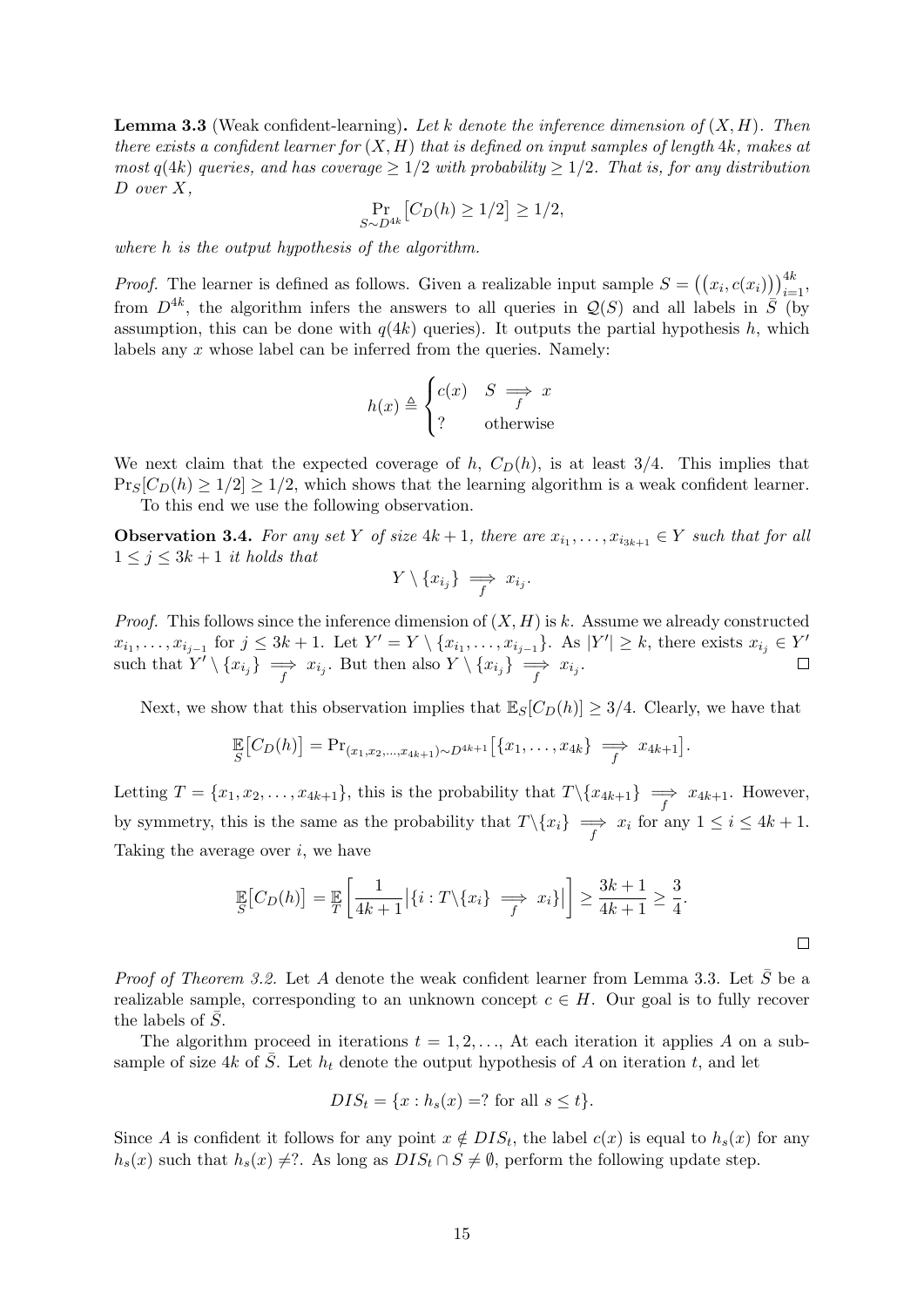Update step at time t:

- (1) Let  $D_t$  be the uniform distribution over  $DIS_t \cap S$ . Sample  $\bar{R}_t \sim (D_t)^{4k}$ .
- (2) Apply A to  $R_t$ , the unlabeled sample underlying  $\bar{R}_t$ .
- (3) Let  $h_t = A(\bar{R}_t)$  be the confident partial hypothesis that A outputs on  $\bar{R}_t$ .
- (4) Compute  $e_t = C_{D_t}[h_t] = \Pr_{x \sim D_t}[h_t(x) \neq ?].$
- (5) If  $e_t < 1/2$  then go back to step (1). Otherwise set  $t \leftarrow t + 1$  and continue.

Since A is confident, it follows that once  $DIS_t \cap S = \emptyset$  then all the labels of  $\overline{S}$  are revealed.

Query-complexity. In order to analyze the query-complexity of the algorithm, first observe that since  $Pr[e_t \geq 1/2] \geq 1/2$  then in expectation, we proceed to the next iteration after at most two samples of  $\overline{R}_t$ . Next, if  $e_t \geq 1/2$  then by definition  $|DIS_{t+1} \cap S_X | \leq |DIS_t \cap S_X |/2$ . Thus, we only apply the update step at most  $t_{max} \leq 2 \log n$  many times. It follows that the expected query-complexity is at most  $2q(4k) \log n$ .  $\Box$ 

Computational complexity. The algorithm derived in Theorem [3.2](#page-13-0) has expected running time of  $O(T_{\text{update}} \log n)$ , where  $T_{\text{update}}$  is the running time of the update step. In every update step the algorithm makes  $q(4k)$  queries and determines  $e_t$ , by checking for each unlabeled point, whether its label can be inferred by the queries performed in this step. Assume that testing this for each point takes take  $T_{\text{infer}}$ . So,

$$
T_{\text{update}} = O\left(q(4k) + n \cdot T_{\text{infer}}\right)
$$

and the total running time is

$$
T_{\text{total}} = O\left((q(4k) + n \cdot T_{\text{infer}})\log n\right).
$$

For example, when the hypothesis class is half spaces in  $\mathbb{R}^d$ , and the the set of additional queries is comparisons, the total running time is polynomial in n. This is since  $q(4k) = O(k \log k)$  (by sorting), and since checking if the label of a point is inferred by a set of label and comparison queries can be phrased as a linear program and solved in polynomial time (see Claim [4.5\)](#page-17-0).

### 3.2 Lower bound

Next, we show that if the inference dimension is large then many queries are needed to infer all the labels. We further assume that every query is t-local, in the sense that it depends on  $f(x_1), \ldots, f(x_t)$  for some  $x_1, \ldots, x_t \in X$ . We set of allowable queries  $\mathcal{Q}(S)$  to be all queries that are associated with subsets of  $S$  of size  $t$ .

Let  $(X, H)$  be a hypothesis class with inference dimension  $\geq k$ , for some  $k \geq 3$ . This means that there exists  $Z \subseteq X$  of size k and a concept  $c \in H$  such that for every  $z \in Z$  there is  $c_z \in C$ with  $c_z(z) \neq c(z)$ , but  $c_z(x) = c(x)$  for all  $x \in Z \setminus \{z\}$ , and moreover,  $q(c) = q(c_z)$  for every query  $q \in \mathcal{Q}(Z \setminus \{z\})$ .

<span id="page-15-0"></span>Theorem 3.5. Any algorithm that reveals the labels of any realizable sample of size k must use at least  $k/t$  queries in the worst-case.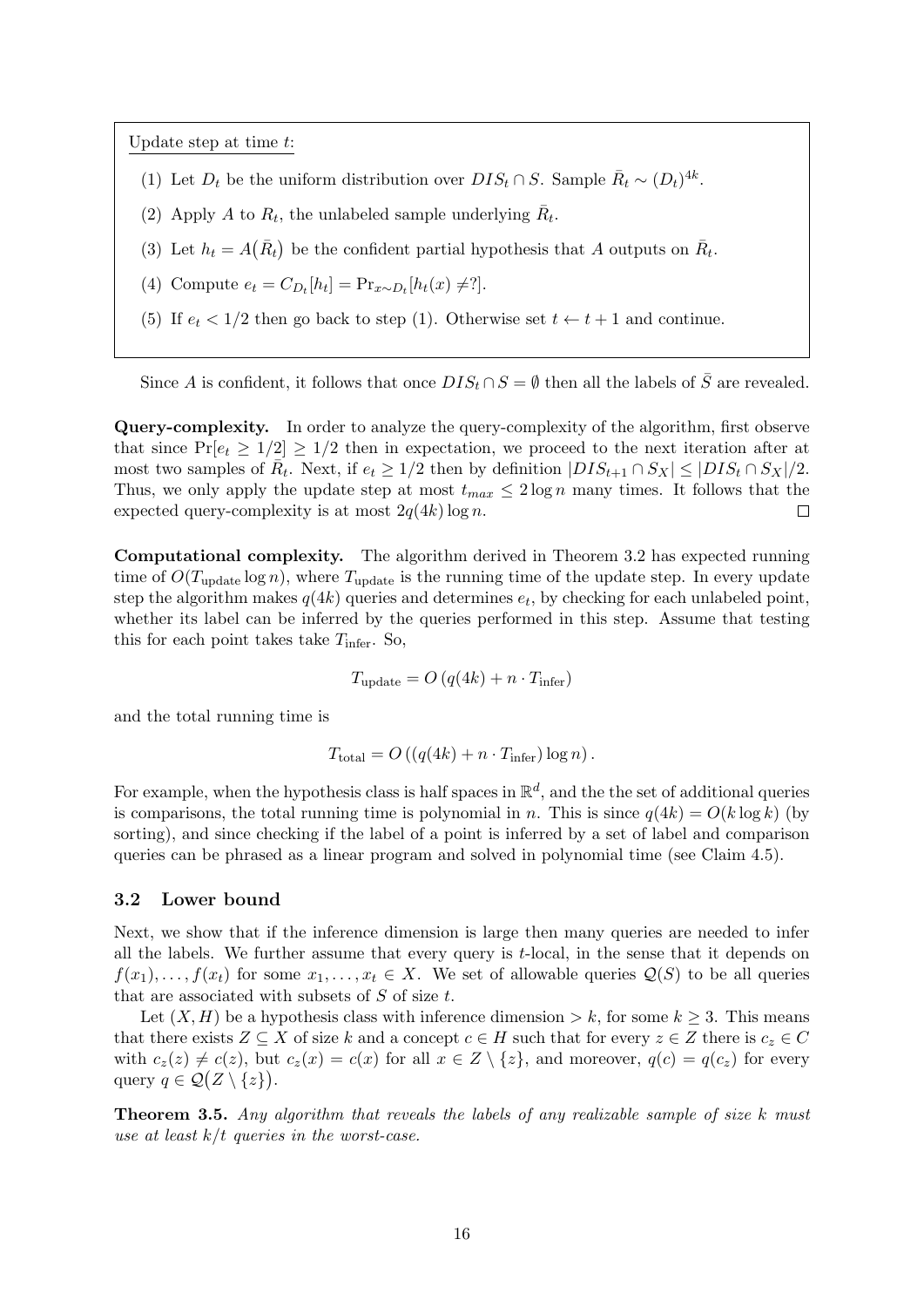*Proof.* Consider the realizable sample  $\bar{S} = (x, c(x))_{x \in Z}$ , and assume that less than  $k/t$  queries were used on it. This means that there exist  $z \in S$  that is not associated with any of the queries that were used, and hence only queries from  $\mathcal{Q}(Z \setminus \{z\})$  were used. However, this implies that both  $c_z$  and c are consistent with the queries that were used, and  $c_z(z) \neq c(z)$ . Thus, the label of z can not be inferred by the queries that were used.  $\Box$ 

<span id="page-16-3"></span>Corollary 3.6. Let  $\epsilon = \frac{1}{k}$  $\frac{1}{k}, \delta = \frac{1}{6}$  $\frac{1}{6}$ , and let D be the uniform distribution over Z. Then any learning algorithm that makes less than  $\frac{1}{t\epsilon}$  queries suffers a loss of  $\epsilon$ , with probability at least  $\delta$ .

Proof. Let A be a learning algorithm. Consider an adversary that picks the secret-concept  $c = c_z$  where  $z \in Z$  is chosen uniformly. Define

 $E \triangleq \{c_x : \text{a query associated with } x \text{ was queried by } A\}.$ 

If A makes less than  $\frac{k}{2t}$  queries (i.e.  $|E| < \frac{k}{2}$  $(\frac{k}{2})$  then:

1.  $\Pr[c_z \notin E] \geq \frac{1}{2}$  $\frac{1}{2}$ , and

2. 
$$
\Pr\left[L(A) \ge \frac{1}{k} \mid c_z \notin E\right] \ge 1 - \frac{2}{k} \ge \frac{1}{3},
$$

where

$$
L(A) = \frac{|\{x \in Z : h(x) \neq c_z(x)\}|}{k}
$$

is the loss of the hypothesis h that A outputs. To see why the second item holds, note that since the answers to the queries are the same for every  $c_x \notin E$ , it follows that the distribution of  $c_z$  conditioned on  $c_z \notin E$  is uniform over  $E^c$  whose size is at least  $\frac{k}{2}$ , and so the probability that A outputs  $c_i$  is at most  $\frac{2}{k}$ . In any other case, the loss of h is at least  $\frac{1}{k}$ .

Combining the above two items together yields that

$$
\Pr\Big[L(A) \ge \frac{1}{k}\Big] = \Pr\big[c_z \notin E\big] \cdot \Pr\Big[L(A) \ge \frac{1}{k} \mid c_z \notin E\Big] \ge \frac{1}{6}.
$$

 $\Box$ 

### <span id="page-16-0"></span>4 Interactive learning of half spaces with comparison-queries

In this section we restrict our attention to the class  $H_d = {\text{sign}(f) : f : \mathbb{R}^d \to \mathbb{R}}$  of half spaces in  $\mathbb{R}^d$ , where for simplicity of exposition we consider linear functions f (these correspond to homogeneous half spaces). Our results extend to the non-homogeneous case, as non-homogeneous half spaces in dimension d can be embedded as homogeneous half spaces in dimension  $d+1$ . The additional queries allowed are comparison queries. That is, a label query returns the answer to sign( $f(x)$ ) and a comparison query returns the answer to  $f(x_1) > f(x_2)$ .

In Subsection [4.1](#page-16-4) we present our upper bounds on the query complexity, under two natural conditions: small bit complexity, or large margin. In Subsection [4.2](#page-20-1) we present lower bounds showing that these conditions are indeed necessary for obtaining query complexity sub-linear in the sample complexity.

### <span id="page-16-4"></span>4.1 Upper bounds

### <span id="page-16-2"></span>4.1.1 Bit-complexity

<span id="page-16-1"></span>Here we show that if the examples can be represented using a bounded number of bits then comparison-queries can reduce the query-complexity. We formalize bounded bit-complexity by assuming that  $X = [N]^d$ , where  $[N] = \{0, \ldots, N\}$ . Note that each example can be represented by  $B = d \log N$  bits. We provide a bound on the query-complexity that depends efficiently ond and log N. Variants of the arguments we use apply to other standard ways of quantifying bounded bit-complexity.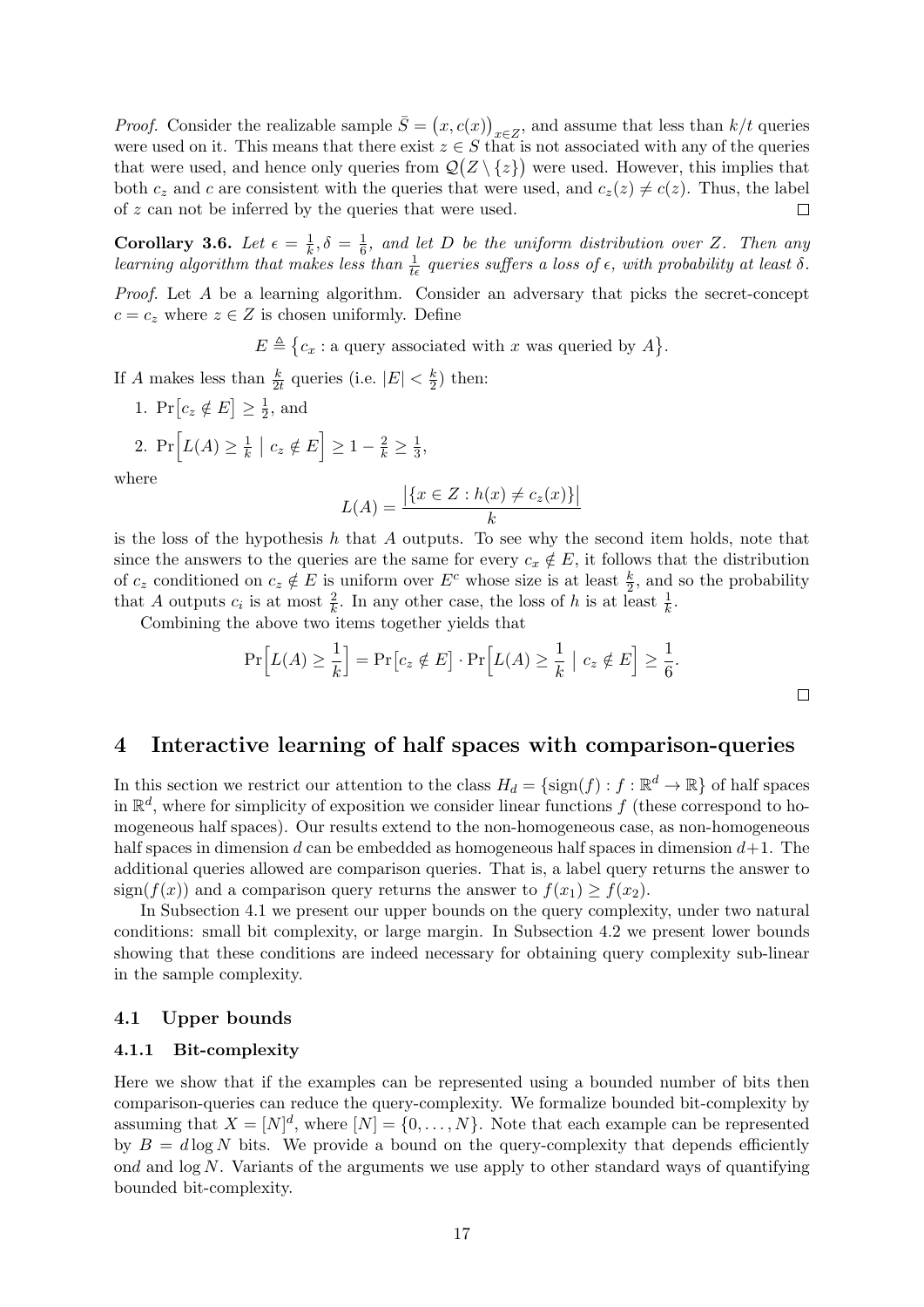**Theorem 4.1.** Consider the class  $([N]^d, H_d)$ . There exists an algorithm that reveals the labels of any realizable input sample of size n using at most  $O(k \log k \log n)$  label/comparison-queries in expectation, where  $k = O(d \log(Nd)).$ 

As a consequence it follows that the hypothesis class  $([N]^d, H_d)$  is learnable with

sample complexity  $\tilde{O}(d/\epsilon)$  and query-complexity  $\tilde{O}(d \log(N) \log(1/\epsilon)),$ 

where the  $\ddot{O}$  notation suppresses lower order terms and the usual  $\log(1/\delta)$  dependence.

In order to prove the above theorem, we use Theorem [1.5](#page-6-0) that reduces it to the following lemma.

<span id="page-17-1"></span>**Lemma 4.2.** Let k such that  $2^{k/2} > 2(kN + 1)^d$ . Then the inference dimension of the class  $([N]^d, H_d)$  is at most k. In particular, it is at most  $16d \log(4Nd)$ .

*Proof.* Let  $c = sign(f) \in H_d$ . We will use the following claims.

<span id="page-17-3"></span>**Observation 4.3.** Let  $x \in \mathbb{R}^d$ , and  $y \in \{\pm 1\}$ . Then

$$
yf(x) > 0 \implies c(x) = y.
$$

<span id="page-17-2"></span>**Observation 4.4.** Let  $x_1, x_2 \in \mathbb{R}^d$  such that  $c(x_1) = c(x_2) = y$ . Then

$$
yf(x_2 - x_1) > 0 \implies |f(x_2)| > |f(x_1)|.
$$

<span id="page-17-0"></span>Claim 4.5. Let  $x_1, \ldots, x_m \in \mathbb{R}^d$ ,  $y \in \{\pm 1\}$  such that:

- (i)  $c(x_i) = y$  for all i, and
- (ii)  $|f(x_1)| < \ldots < |f(x_m)|$ .

Then, if  $x \in \mathbb{R}^d$  satisfies  $x - x_1 = \sum_{i=1}^{m-1} \alpha_i (x_{i+1} - x_i)$  where  $\alpha_i \geq 0$ , then  $c(x) = y$ . In particular  $\{x_1, \ldots, x_m\} \implies x$ .

*Proof.* If  $x = x_1$  then clearly  $c(x) = y$ . Thus, assume  $x \neq x_1$ . Therefore, at least one of the  $\alpha_i$ 's is positive, and by linearity of f, and Observation [4.4:](#page-17-2)

$$
yf(x - x_1) = \sum_{i} \alpha_i y f(x_{i+1} - x_i) > 0.
$$

Therefore  $yf(x) > yf(x_1) \geq 0$ , which implies that  $c(x) = y$  (by Observation [4.3\)](#page-17-3).

Let k be as in the formulation of the lemma, and let  $Y \subseteq [N]^d$  of size k. For simplicity of exposition assume k is even, and let  $m = k/2$ . We need to show that there exists  $x \in Y$ such that  $Y \setminus \{x\} \implies x$ . Without loss of generality, assume that at least m of the points in Y have a 1-label. Let  $x_1, x_2, \ldots, x_m \in Y$  be an ordering of the 1-labeled points such that  $|f(x_1)| \leq \ldots \leq |f(x_m)|$ . By Claim [4.5](#page-17-0) it suffices to show that there exists  $2 \leq i^* \leq m$  such that

$$
x_{i^*} - x_1 = \sum_{i=1}^{i^* - 2} \alpha_i (x_{i+1} - x_i) \text{ where } \alpha_i \ge 0.
$$
 (1)

<span id="page-17-4"></span>This follows by the following pigeon hole argument: consider all possible boolean combinations of the form  $\sum_{i=1}^{m-1} \beta_i (x_{i+1} - x_i)$  where  $\beta_i \in \{0, 1\}$ . There are  $2^{m-1}$  boolean combinations, each of which yields a vector in  $\{-mN, \ldots, mN\}^d$ . Therefore, by our assumptions on k we have that

$$
2^{m-1} > (2mN + 1)^d
$$

 $\Box$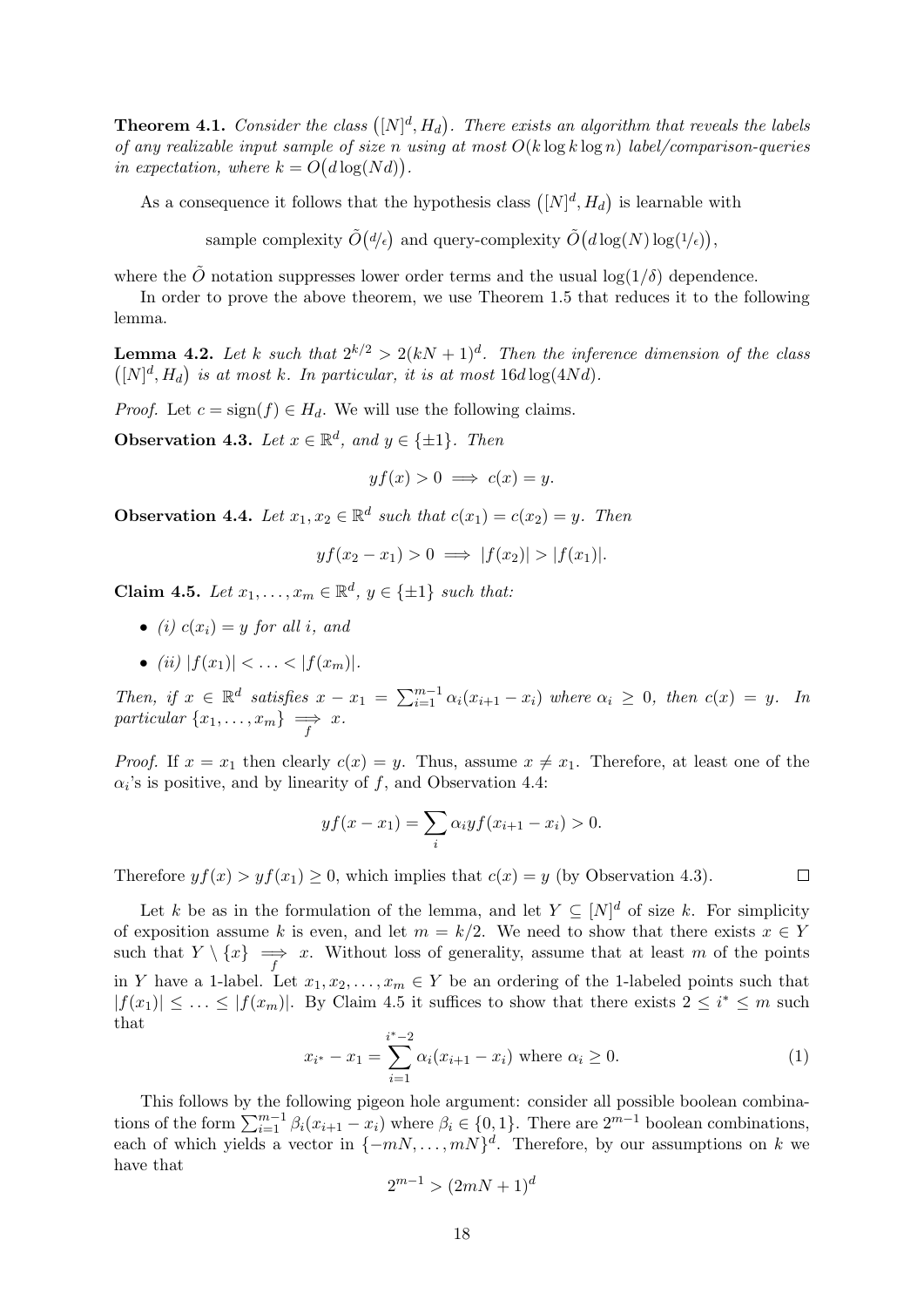there exists two boolean combinations:

$$
\sum_{i=1}^{m-1} \beta_i (x_{i+1} - x_i) = \sum_{i=1}^{m-1} \gamma_i (x_{i+1} - x_i),
$$

such that  $\beta_i \neq \gamma_i$  for at least one *i*. Let  $i_0$  be the maximal such *i*. We verify that  $i^* = i_0 + 1$ satisfies Equation [\(1\)](#page-17-4) above.

Assume without loss of generality that  $\beta_{i_0} = 0, \gamma_{i_0} = 1$ . Let  $\alpha_i = \beta_i - \gamma_i$ . Thus  $\alpha_{i_0} = -1$ ,  $\alpha_i = 0$  for all  $i > i_0$  and  $\alpha_i \in \{0, \pm 1\}$  for  $i < i_0$ . So

$$
\sum_{i=1}^{i_0} \alpha_i (x_{i+1} - x_i) = 0.
$$

Next, add  $x_{i_0+1} - x_1 = \sum_{i=1}^{i_0} (x_{i+1} - x_i)$  to both sides. This yields

$$
x_{i_0+1} - x_1 = \sum_{i=1}^{i_0} (\alpha_i + 1)(x_{i+1} - x_i).
$$

This concludes the proof as  $\alpha_{i_0} + 1 = 0$  and  $\alpha_i + 1 \geq 0$  for all  $i < i_0$ .

### <span id="page-18-1"></span>4.1.2 Minimal-ratio and margin

Let  $X \subseteq \mathbb{R}^d$  and let  $c = \text{sign}(f) \in H_d$ . The minimal-ratio of X with respect to c is defined by

$$
\eta = \eta(c, X) \triangleq \frac{\min_{x \in X} |f(x)|}{\max_{x \in X} |f(x)|}.
$$

Here we show that it is possible to reveal all labels using at most  $\tilde{O}(d \log(1/\eta) \log n)$ , where the minimal-ratio is *n*. Note that the minimal-ratio is invariant under scaling and that it is upper bounded by the margin:

**Claim 4.6.** Let  $\eta$  be the minimal-ratio of X with respect to c, let  $\rho = \max_{x \in X} ||x||_2$ , and let  $\gamma$ be the margin of  $X$  with respect to  $c$ . Then

$$
\frac{\gamma}{\rho}\leq \eta.
$$

*Proof.* Let w such that  $f(x) = \langle w, x \rangle$ , and set  $w' = \frac{w}{||w||}$ . Thus,

$$
\frac{\gamma}{\rho} = \frac{\min_x |\langle w', x \rangle|}{\max_x ||x||_2} \le \frac{\min_x |\langle w', x \rangle|}{\max_x |\langle w', x \rangle|} = \frac{\min_{x \in X} |f(x)|}{\max_{x \in X} |f(x)|} = \eta.
$$

Thus, the upper bound in Theorem [4.7](#page-18-0) below applies when the minimal-ratio is replaced by the standard margin parameter  $\gamma/\rho$ .

Note that there are cases where  $\eta >> \gamma/\rho$ . For example, assume  $X = \{e_1, \ldots, e_d\}$  is the standard basis and  $c_w \in H_d$  is determined by the normal  $w = \frac{1}{\sqrt{2}}$  $\frac{1}{d}(+1,-1,+1,-1,\ldots)$ . In this case,  $\gamma/\rho = 1/\sqrt{d} << 1 = \eta$ .

We next state and prove the upper bound. Let  $X \subseteq \mathbb{R}^d$ , and let  $H_{d,\eta} \subseteq H_d$  be the set of all half spaces with minimal-ratio at least  $\eta$  with respect to X.

<span id="page-18-0"></span>**Theorem 4.7.** Consider the class  $(X, H_{d,n})$ . There exists an algorithm that reveals the labels of any realizable input sample of size n using at most  $O(k \log k \log n)$  label/comparison-queries in expectation, where  $k = O(d \log(d) \log(1/n))$ .

 $\Box$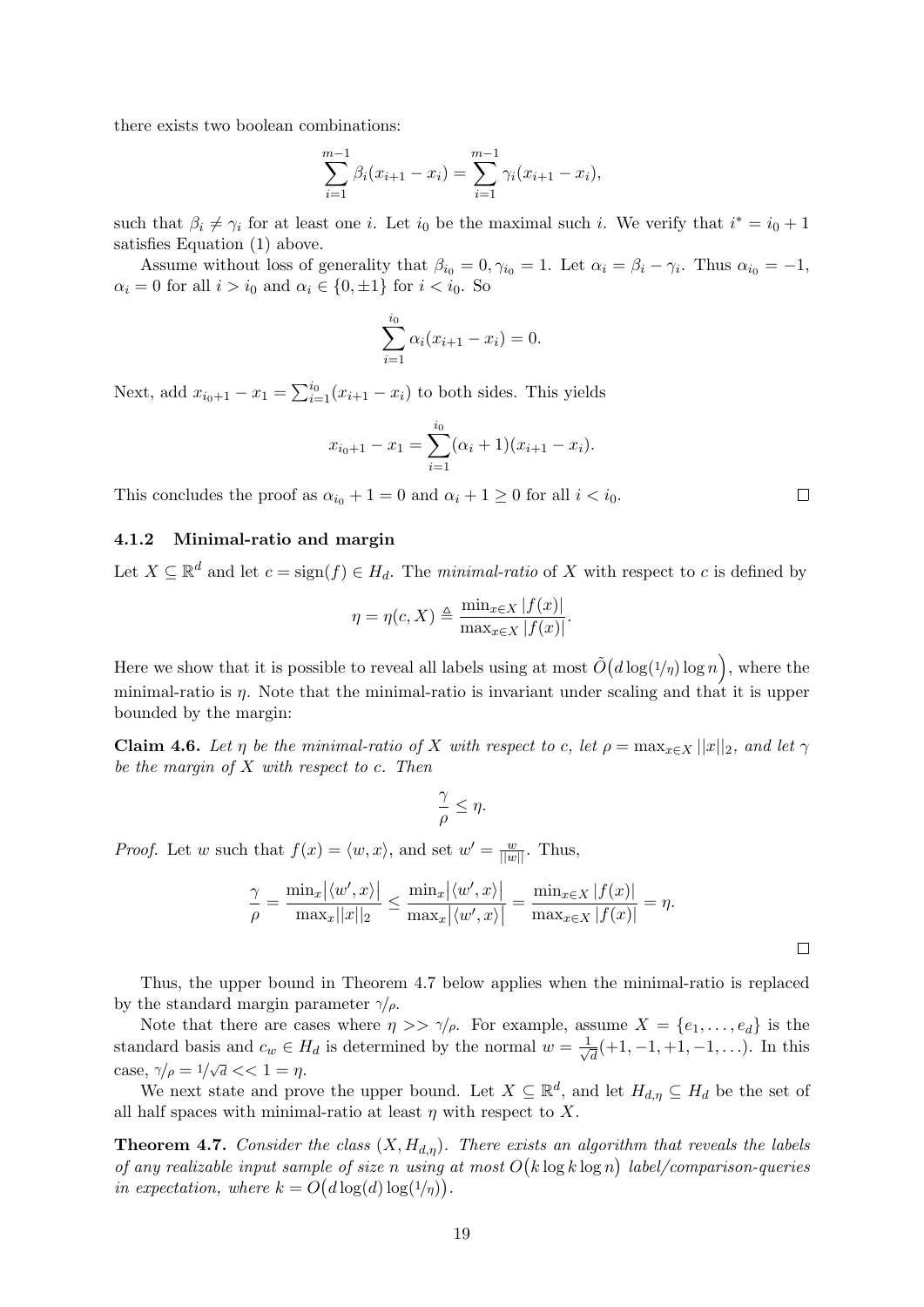As a consequence it follows that the hypothesis class  $(X, H_{d,\eta})$  is learnable with

sample complexity  $\tilde{O}(d/\epsilon)$  and query-complexity  $\tilde{O}(d \log(1/\eta) \log(1/\epsilon)),$ 

As before, the  $\tilde{O}$  notation suppresses lower order terms and the usual  $\log(1/\delta)$  dependence.

The above theorem is a corollary of Theorem [1.5](#page-6-0) via the following lemma, which upper bounds the inference dimension of the class  $(X, H_{d,n})$ .

**Lemma 4.8.** Let k such that  $(k/2+1)^d < 2^{k/2}(\eta/6)^d$ . Then the inference dimension of the class  $(X, H_{d,\eta})$  is at most k. In particular, it is at most  $10d \log(d+1) \log(2/\eta)$ .

*Proof.* Let  $c = \text{sign}(f) \in H_{d,\eta}$ . We will use the following claims (note the analogy with the claims in the proof of Lemma [4.2\)](#page-17-1).

<span id="page-19-0"></span>Observation 4.9. Let  $x \in X$ , and  $y \in \{\pm 1\}$ . Then

$$
\frac{yf(x)}{\max_{x' \in X} |f(x')|} \ge -\eta \implies c(x) = y.
$$

<span id="page-19-1"></span>Claim 4.10. Let  $x_1, \ldots, x_m \in X$ ,  $y \in \{\pm 1\}$  such that:

- (i)  $c(x_i) = y$  for all i, and
- (ii)  $|f(x_1)| < \ldots < |f(x_m)|$ .

Then, if  $x \in X$  satisfies  $x - x_1 = \sum_{i=1}^{m-1} \alpha_i (x_{i+1} - x_i)$  where  $\alpha_i \geq -\eta$ , then  $c(x) = y$ . In particular  $\{x_1, \ldots, x_m\} \implies x$ .

*Proof.* Assume towards contradiction that  $c(x) \neq y$ , namely that  $yf(x) \leq 0$ . By assumption,  $x$  satisfies:

$$
yf(x-x_1)=\sum_{i=1}^{m-1}\alpha_i yf(x_{i+1}-x_i)\geq -\eta y\sum_{i=1}^{m-1}f(x_{i+1}-x_i)=-\eta yf(x_m-x_1),
$$

where the equality follows by linearity of  $f$  and our assumptions. Therefore,

$$
yf(x) \ge yf(x_1) - \eta yf(x_m) + \eta yf(x_1) \ge -\eta yf(x_m),
$$

which implies that

$$
0 \ge \frac{yf(x)}{\max_{x' \in X} |f(x')|} \ge \frac{yf(x)}{|f(x_m)|} = \frac{yf(x)}{yf(x_m)} \ge -\eta.
$$

By Observation [4.9](#page-19-0) this implies that  $c(x) = y$ , which contradicts the assumption that  $c(x) \neq$  $\Box$  $y$ .

Let k be as in the formulation of the lemma, and let  $Y \subseteq X$  of size k. For simplicity of exposition assume k is even, and let  $m = k/2$ . We need to show that there exists  $x \in Y$ such that  $Y \setminus \{x\} \implies x$ . Without loss of generality, assume that at least half of the points in Y have a 1-label. Let  $x_1, x_2, \ldots, x_m \in Y$  be an ordering of the 1-labeled points such that  $|f(x_1)| \leq \ldots \leq |f(x_m)|$ . By Claim [4.10](#page-19-1) it suffices to show that there exists  $2 \leq i^* \leq m$  such that

<span id="page-19-2"></span>
$$
x_{i^*} - x_1 = \sum_{i=1}^{m-1} \alpha_i (x_{i+1} - x_i) \text{ where } \alpha_i \ge -\eta \text{ and } \alpha_{i^*-1} = \alpha_{i^*}. \tag{2}
$$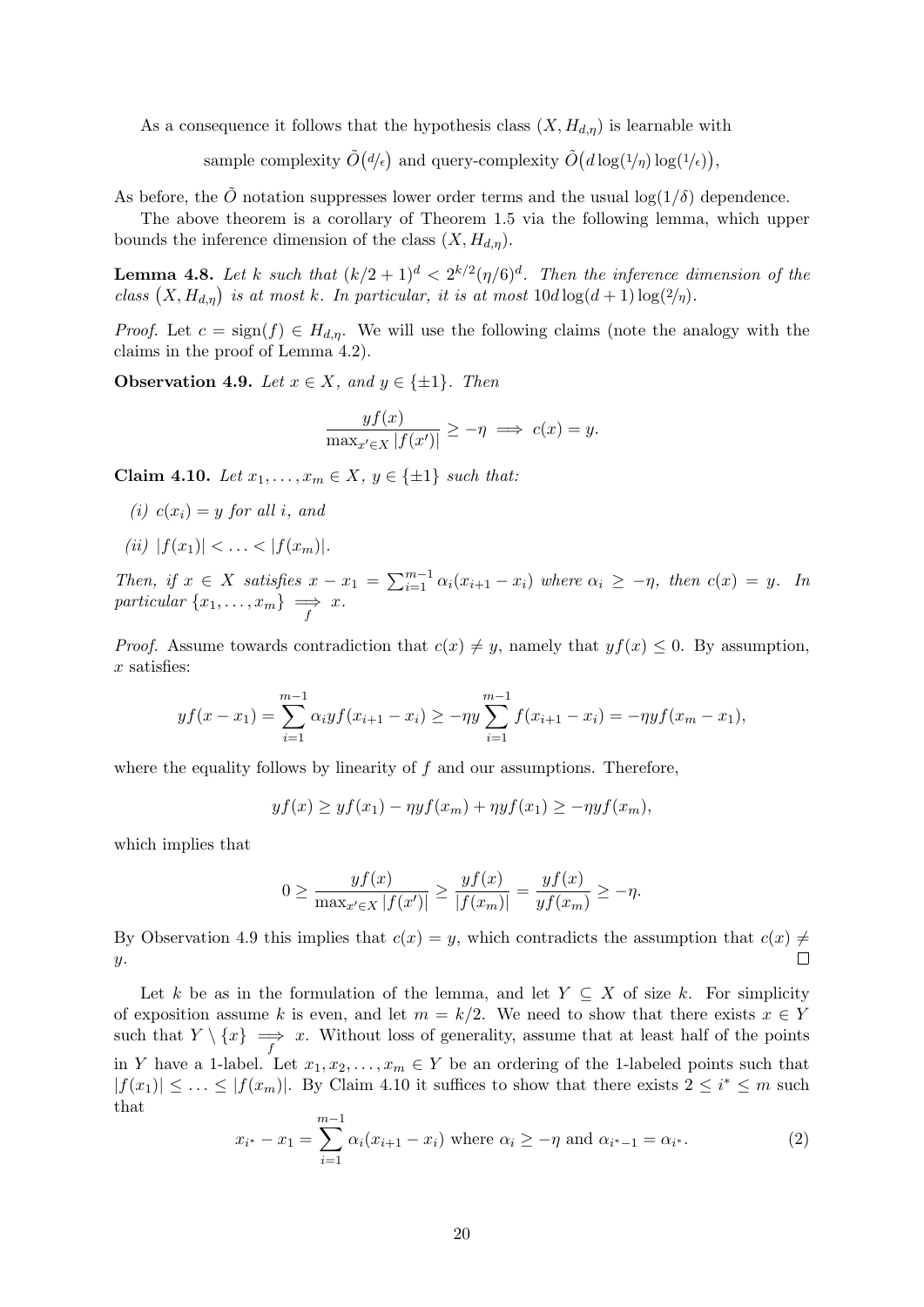This follows by a volume argument: let C be the convex hull of  $\{x_2 - x_1, x_3 - x_1, \ldots, x_m - x_1\}$ . For a set  $A \subseteq [m]$ , let<sup>[6](#page-20-2)</sup>

$$
\mathcal{C}_A \triangleq \left(\sum_{j\in A} x_{j+1} - x_j\right) + \frac{\eta}{6} \mathcal{C}.
$$

We claim that there are  $A \neq B$  such that  $\mathcal{C}_A \cap \mathcal{C}_B \neq \emptyset$ . Indeed, assume towards contradiction that the  $\mathcal{C}_A$  are all mutually disjoint. Note that for all A: (i)  $\mathcal{C}_A \subseteq (m + \eta/6)\mathcal{C}$ , and (ii)  $vol(\mathcal{C}_A) = (\eta/6)^d vol(\mathcal{C})$ . So, if all the  $\mathcal{C}_A$ 's are mutually disjoint then

$$
(m+1)^{d}\mathrm{vol}(\mathcal{C}) \ge 2^{m}(\eta/6)^{d}\mathrm{vol}(\mathcal{C}),
$$

which means that  $(m+1)^d > 2^m(\eta/6)^d$ , which contradicts the property k is assumed to satisfy.

Thus, there exist two combinations:

$$
\sum_{i=1}^{m} \beta_i (x_{i+1} - x_i) = \sum_{i=1}^{m} \gamma_i (x_{i+1} - x_i),
$$

such that  $\beta_i \in [b_i, b_i + \gamma/6]$  and  $\gamma_i \in [c_i, c_i + \gamma/6]$  for some  $b_i, c_i \in \{0, 1\}$ , not all the same. Let  $i_0$  be maximal such that  $b_{i_0} \neq c_{i_0}$ . We will prove that Equation [\(2\)](#page-19-2) holds for  $i^* = i_0 + 1$ .

Assume without loss of generality that  $b_{i_0} = 0, c_{i_0} = 1$ . Define  $\alpha_i = \beta_i - \gamma_i$ . Thus  $\alpha_{i_0} \in [-1 - \eta/6, -1 + \eta/6]$ , and  $\alpha_i \ge -\eta/6$  for all  $i > i_0$ . Now, adding

$$
(\alpha_{i_0+1} - \alpha_{i_0})(x_{i_0+1} - x_1) = \sum_{j=1}^{i_0} (\alpha_{i_0+1} - \alpha_{i_0})(x_{i+1} - x_i)
$$

to both sides of  $\sum_{j=1}^{m} \alpha_i (x_{i+1} - x_i) = 0$  gives:

$$
(\alpha_{i_0+1} - \alpha_{i_0})(x_{i_0+1} - x_1) =
$$
  
\n
$$
\sum_{j=1}^{i_0-1} (\alpha_i + \alpha_{i_0+1} - \alpha_{i_0})(x_{i+1} - x_i) + \alpha_{i_0+1}(x_{i_0+2} - x_{i_0}) + \sum_{j=i_0+2}^{m} \alpha_j (x_{i+1} - x_i).
$$

We conclude the proof by verifying that Equation [\(2\)](#page-19-2) is satisfied after after dividing both sides of the above formula by

$$
\alpha_{i_0+1} - \alpha_{i_0} \ge 1 - \eta/3 \ge 1/2.
$$

Indeed, the coefficients in front of  $(x_{i_0} - x_{i_0-1})$  and  $(x_{i_0+1} - x_{i_0})$  are both equal to  $\alpha_{i_0+1}$ ; if  $i \ge i_0 + 2$  then as  $\alpha_i \ge -\eta/6$  we have  $\alpha_i/(\alpha_{i_0+1} - \alpha_{i_0}) \ge (-\eta/6)/(1/2) \ge -\eta$ ; and if  $i \le i_0 - 1$ then as  $\alpha_i + \alpha_{i_0+1} - \alpha_{i_0} \geq -(3\eta)/6 = -\eta/2$ , we have  $(\alpha_i + \alpha_{i_0+1} - \alpha_{i_0})/(\alpha_{i_0+1} - \alpha_{i_0}) \geq -\eta$ .

### <span id="page-20-1"></span>4.2 Lower bounds

In this Section we show that (in the worst-case) comparison-queries yield no advantage when the bit complexity is large in dimension  $d \geq 3$ , or when the dimension is large even if the margin is large.

### 4.2.1 Dimension  $d \geq 3$

We show that (in the worst-case) comparison-queries do not yield a significant saving in query complexity for learning half spaces, already in  $\mathbb{R}^3$ . This is tight since, as discussed in the introduction, in  $\mathbb{R}^2$  comparison-queries yield an exponential saving.

<span id="page-20-2"></span><span id="page-20-0"></span><sup>&</sup>lt;sup>6</sup>We use here the standard notation of  $u + \alpha A = \{u + \alpha a : a \in A\}$ , where  $u \in \mathbb{R}^d$ ,  $\alpha \in \mathbb{R}$ , and  $A \subseteq \mathbb{R}^d$ .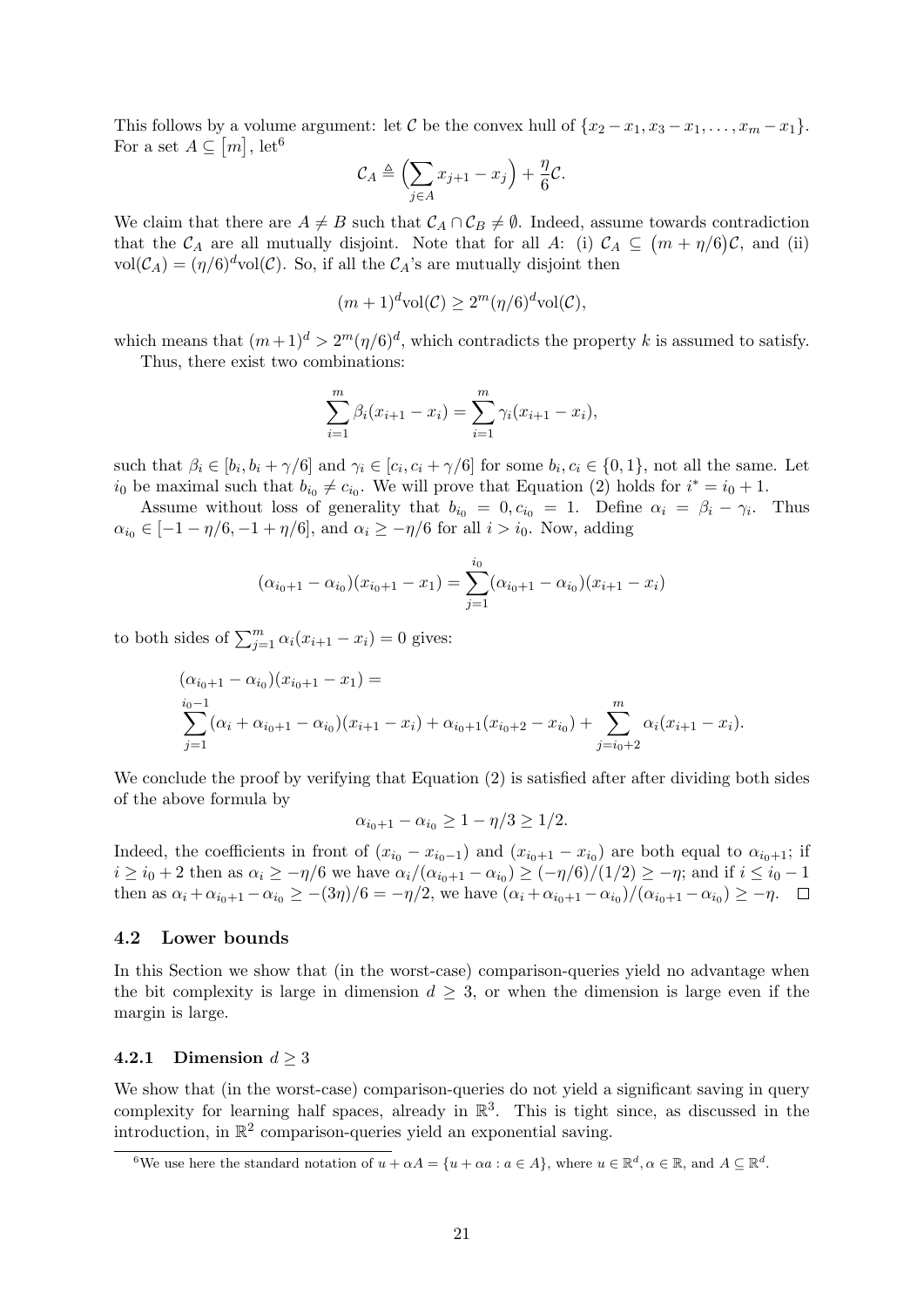**Theorem 4.11.** Consider the class  $(\mathbb{R}^3, H_3)$  of half spaces in  $\mathbb{R}^3$ , Any algorithm that reveals the labels of any realizable sample of size n must use  $\Omega(n)$  comparison/label queries in the worst-case.

In the statistical setting, we get that

<span id="page-21-0"></span>**Corollary 4.12.** Let  $\epsilon > 0$ . Then any algorithm that learns  $(\mathbb{R}^3, H_3)$  with error  $\epsilon$  and confidence at least  $5/6$  must use  $\Omega(1/\epsilon)$  comparison/label queries on some realizable distributions.

We derive these statements by showing that the inference dimension of  $(\mathbb{R}^3, H_3)$  is  $\infty$ . Then, Theorem [4.11](#page-20-0) and Corollary [4.12](#page-21-0) follow by plugging  $t = 2$  in Theorem [3.5](#page-15-0) and Corollary [3.6](#page-16-3) respectively. (Note that comparison queries are 2-local, and thus  $t = 2$ ).

<span id="page-21-2"></span>**Theorem 4.13.** The inference dimension of  $(\mathbb{R}^3, H_3)$  is  $\infty$ .

*Proof.* We need to show that for every n, there is  $c = \text{sign}(f) \in H_3$ , and a set  $X_n \subseteq \mathbb{R}^3$  of n points such that for every  $x \in X_n$ , it is **not** the case that  $X_n \setminus \{x\} \implies x$ . We use the following lemma.

<span id="page-21-1"></span>**Lemma 4.14.** There exists a 3 dimensional linear space  $V_n$  of functions  $g: \{1, \ldots n\} \to \mathbb{R}$ , and  $n+1$  functions  $g_0, g_1, \ldots, g_n \in V_n$  with the following properties:

- $g_i(j) > 0$  if and only if  $i \neq j$  (in particular,  $g_0(j) > 0$  for all j).
- $|g_i(1)| < |g_i(2)| < \ldots < |g_i(n)|$  for all  $0 \le i \le n$ .

We first use Lemma [4.14](#page-21-1) to prove Theorem [4.13.](#page-21-2) Let  $v_1, v_2, v_3 \in V_n$  be a basis for the linear space from Lemma [4.14.](#page-21-1) Define

$$
x_j \triangleq (v_1(j), v_2(j), v_3(j)) \in \mathbb{R}^3
$$

<span id="page-21-3"></span>and set  $X_n = \{x_1, \ldots, x_n\}$ . Note that each function  $g_i$  can be represented by a linear combination  $\alpha_{i,1}v_1 + \alpha_{i,2}v_2 + \alpha_{i,3}v_3$ . Define  $f_i : \mathbb{R}^3 \to \mathbb{R}$  by  $f_i = \langle \alpha_i, x \rangle$ , and set  $c_i = \text{sign}(f_i)$ . Thus, for all  $i, j$ ,

$$
f_i(x_j) = g_i(j). \tag{3}
$$

Consider the set  $X_n \setminus \{x_i\}$ . Equation [\(3\)](#page-21-3) implies that there is no comparison nor label query that distinguishes  $c_0 = \text{sign}(f_0)$  from  $c_i = \text{sign}(f_i)$  on this set. This means that it is **not** the case that  $X_n \setminus \{x_i\} \implies x_i$ , which finishes the proof of Theorem [4.13.](#page-21-2)

It remains to prove Lemma [4.14.](#page-21-1)

*Proof of Lemma [4.14.](#page-21-1)* For a sufficiently large M, let  $V_n$  denote the space of functions  $g$ :  $\{1,\ldots,n\}\to\mathbb{R}$  that is spanned by the three functions  $M^x, x \cdot M^x, x^2 \cdot M^x$ . Define

$$
g_i(x) = M^x \left( 1 - 2(x - i)^2 \right) \in V_n.
$$

It is easy to check that the first item in the conclusion is satisfied by the  $g_i$ 's, and that if M is sufficiently large, then so does the second item.  $\Box$ 

 $\Box$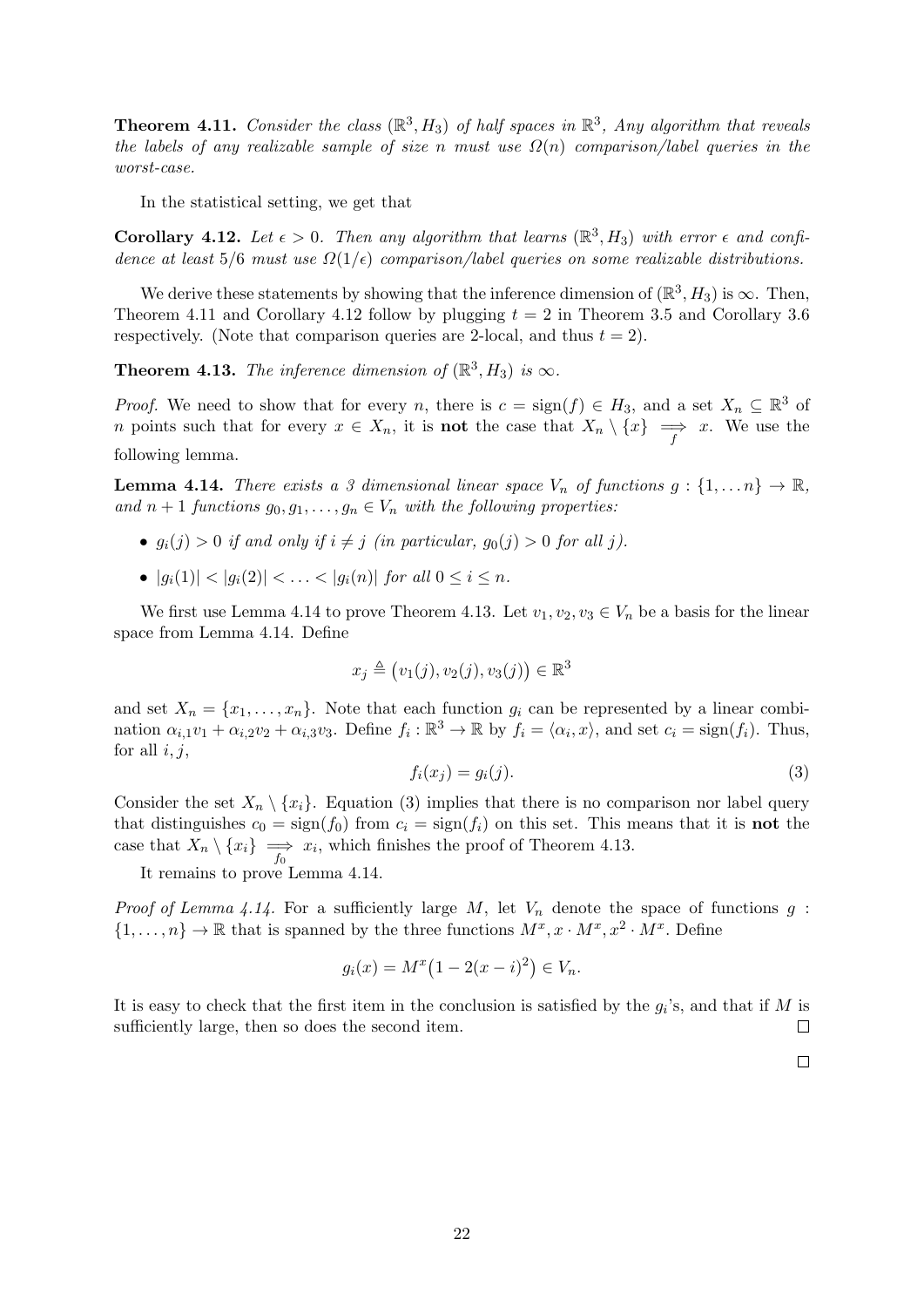### 4.2.2 Margin

We show here that, in the worst-case, comparison-queries do not yield a significant saving in query complexity for learning half spaces, even if it is guaranteed that the margin is large, say at least 1/8.

<span id="page-22-1"></span>**Theorem 4.15.** For every n there is a class  $(X, H)$ , where  $X \subseteq \mathbb{R}^{n+1}$ , and  $H \subseteq H_{n+1}$  contains all the half spaces with margin at least  $\frac{1}{8}$  such that the following holds: any algorithm that reveals the labels of any realizable sample of size n must use  $\Omega(n)$  comparison/label queries in the worst-case.

In the statistical setting, we get that

<span id="page-22-2"></span>**Corollary 4.16.** For every  $\epsilon > 0$ , there is n and a class  $(X, H)$ , where  $X \subseteq \mathbb{R}^{n+1}$ , and  $H \subseteq H_{n+1}$  contains all the half spaces with margin at least  $1/8$  such that the following holds: any algorithm that learns  $(X, H)$  with error  $\epsilon$  and confidence at least 5/6 must use  $\Omega(1/\epsilon)$  comparison/label queries on some realizable distributions.

We derive these statements by establishing the existence of classes with large margin and large infrence dimension. Then, Theorem [4.15](#page-22-1) and Corollary [4.16](#page-22-2) follow by plugging  $t = 2$  in Theorem [3.5](#page-15-0) and Corollary [3.6](#page-16-3) respectively.

<span id="page-22-0"></span>**Theorem 4.17.** For every n, there is a set of n unit vectors  $X = \{x_1, x_2, \ldots, x_n\} \subset \mathbb{R}^{n+1}$ such that the class  $(X, H)$  has inference dimension at least n, where H contains all half spaces with margin at least  $1/6$  with respect to X.

*Proof.* Define  $x_i \triangleq \frac{e_i+e_{n+1}}{\sqrt{2}}$  $\frac{n+1}{2}$  where the  $e_i$ 's are the vectors in the standard basis, and define  $w_i \in \mathbb{R}^{n+1}$  for  $i = 1, \ldots, n$  by

$$
w_i(j) \triangleq \begin{cases} 1 + \frac{j}{10n^2} & j = i \\ -\frac{1}{2} & j = n+1 \\ -\frac{j}{10n^2} & \text{otherwise} \end{cases}
$$

and  $w_0 \in \mathbb{R}^{n+1}$  by

$$
w_0(j) \triangleq \begin{cases} -\frac{1}{2} & j = n+1\\ -\frac{j}{10n^2} & \text{otherwise} \end{cases}
$$

Let  $f_i(x) = \langle w_i, x \rangle$ , and define  $c_i = \text{sign}(f_i)$ , for  $i = 0, \ldots, n$ . A short calculation shows that the margin  $\gamma(c_i) = \min_j \frac{\langle w_i, x_j \rangle}{\|w_i\|_{2}}$  $\frac{\langle w_i, x_j \rangle}{\|w_i\|_2} \geq 1/8$ , and therefore,  $c_i \in H$  for all  $0 \leq i \leq n$ . Another calculation shows that  $c_i(x_j) = +1$  if and only if  $i = j$ , and that  $|f_i(x_j)| = \frac{1/2 + j/10n^2}{\sqrt{2}}$ . In particular note that  $|f_i(x_i)|$  does not depend on i.

Consider the set  $X_n \setminus \{x_i\}$ . The previous paragraph implies that there is no comparison nor label query that distinguishes  $c_0 = \text{sign}(f_0)$  from  $c_i = \text{sign}(f_i)$  on this set. This means that it is **not** the case that  $X_n \setminus \{x_i\} \implies x_i$ , which finishes the proof of Theorem [4.17.](#page-22-0) □

### 5 Acknowledgements

This work has benefited from various discussions during the special program on Foundations of Machine Learning that took place at the Simons Institute for the Theory of Computing, in Berkeley. In particular, the authors would like to thank Sanjoy Dasgupta for inspiring the focus on comparison queries.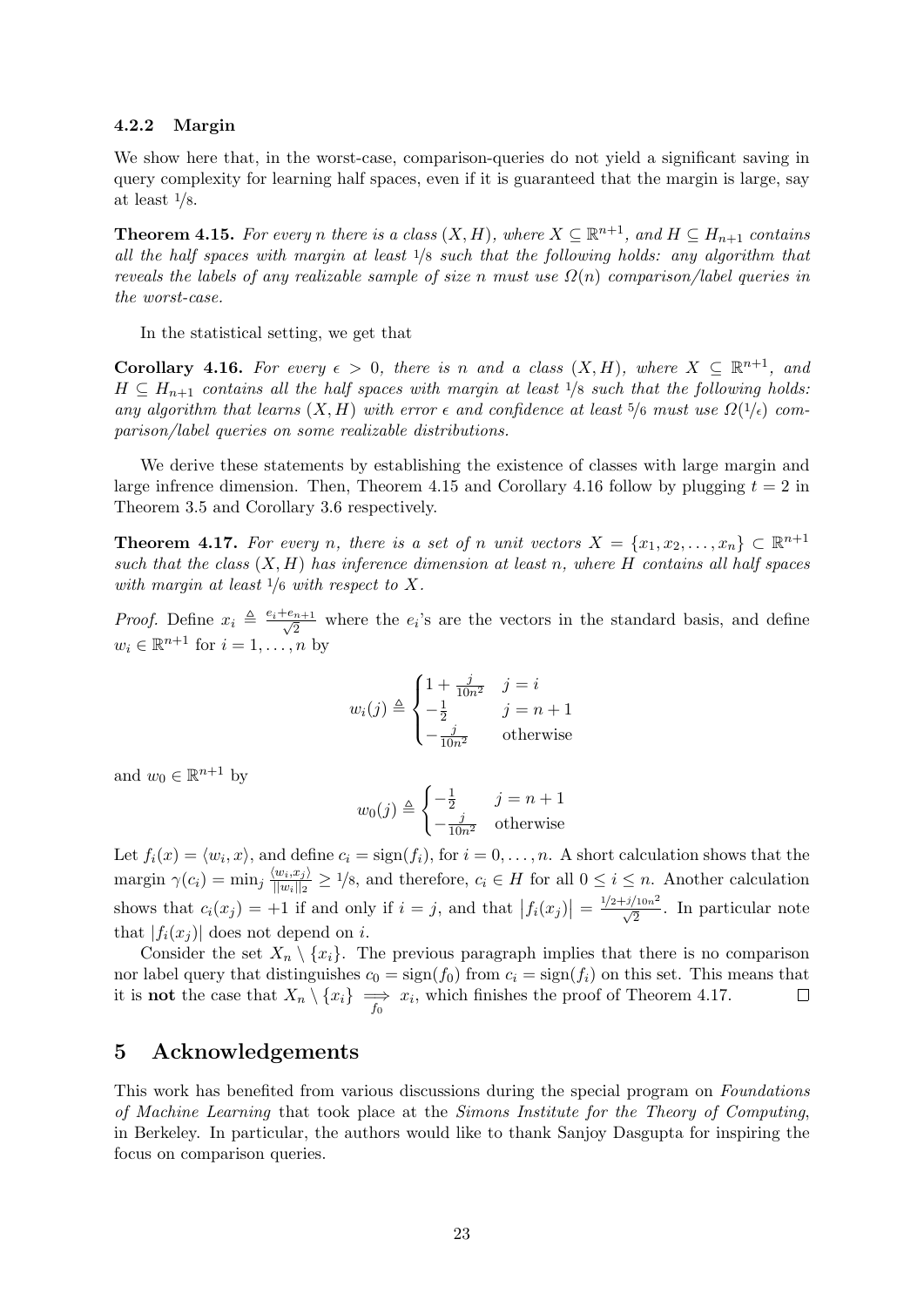# References

- <span id="page-23-9"></span>S. Agarwal, J. Wills, L. Cayton, G. R. G. Lanckriet, D. J. Kriegman, and S. J. Belongie. Generalized non-metric multidimensional scaling. In M. Meila and X. Shen, editors, Proceedings of the Eleventh International Conference on Artificial Intelligence and Statistics, AISTATS 2007, San Juan, Puerto Rico, March 21-24, 2007, volume 2 of JMLR Proceedings, pages 11– 18. JMLR.org, 2007. URL [http://www.jmlr.org/proceedings/papers/v2/agarwal07a.](http://www.jmlr.org/proceedings/papers/v2/agarwal07a.html) [html](http://www.jmlr.org/proceedings/papers/v2/agarwal07a.html).
- <span id="page-23-6"></span>D. Angluin. Queries and concept learning. Machine Learning, 2(4):319–342, 1987. doi: 10. 1007/BF00116828. URL <http://dx.doi.org/10.1007/BF00116828>.
- <span id="page-23-8"></span>H. Ashtiani, S. Kushagra, and S. Ben-David. Clustering with same-cluster queries. In D. D. Lee, M. Sugiyama, U. von Luxburg, I. Guyon, and R. Garnett, editors, Advances in Neural Information Processing Systems 29: Annual Conference on Neural Information Processing Systems 2016, December 5-10, 2016, Barcelona, Spain, pages 3216–3224, 2016. URL [http:](http://papers.nips.cc/paper/6449-clustering-with-same-cluster-queries) [//papers.nips.cc/paper/6449-clustering-with-same-cluster-queries](http://papers.nips.cc/paper/6449-clustering-with-same-cluster-queries).
- <span id="page-23-10"></span>P. Awasthi, V. Feldman, and V. Kanade. Learning using local membership queries. In [Shalev-](#page-26-11)[Shwartz and Steinwart](#page-26-11) [\(2013\)](#page-26-11), pages 398–431. URL [http://jmlr.org/proceedings/](http://jmlr.org/proceedings/papers/v30/Awasthi13.html) [papers/v30/Awasthi13.html](http://jmlr.org/proceedings/papers/v30/Awasthi13.html).
- <span id="page-23-3"></span>M. Balcan and S. Hanneke. Robust interactive learning. CoRR, abs/1111.1422, 2011. URL <http://arxiv.org/abs/1111.1422>.
- <span id="page-23-4"></span>M. Balcan and P. M. Long. Active and passive learning of linear separators under log-concave distributions. In [Shalev-Shwartz and Steinwart](#page-26-11) [\(2013\)](#page-26-11), pages 288–316. URL [http://jmlr.](http://jmlr.org/proceedings/papers/v30/Balcan13.html) [org/proceedings/papers/v30/Balcan13.html](http://jmlr.org/proceedings/papers/v30/Balcan13.html).
- <span id="page-23-0"></span>M. Balcan, A. Z. Broder, and T. Zhang. Margin based active learning. In N. H. Bshouty and C. Gentile, editors, Learning Theory, 20th Annual Conference on Learning Theory, COLT 2007, San Diego, CA, USA, June 13-15, 2007, Proceedings, volume 4539 of Lecture Notes in Computer Science, pages 35–50. Springer, 2007. ISBN 978-3-540-72925-9. doi: 10.1007/978-3-540-72927-3 5. URL [http://dx.doi.org/10.1007/978-3-540-72927-3\\_5](http://dx.doi.org/10.1007/978-3-540-72927-3_5).
- <span id="page-23-1"></span>M. Balcan, A. Beygelzimer, and J. Langford. Agnostic active learning. J. Comput. Syst. Sci., 75(1):78–89, 2009. doi: 10.1016/j.jcss.2008.07.003. URL [http://dx.doi.org/10.1016/j.](http://dx.doi.org/10.1016/j.jcss.2008.07.003) [jcss.2008.07.003](http://dx.doi.org/10.1016/j.jcss.2008.07.003).
- <span id="page-23-2"></span>M. Balcan, S. Hanneke, and J. W. Vaughan. The true sample complexity of active learning. Machine Learning, 80(2-3):111–139, 2010. doi: 10.1007/s10994-010-5174-y. URL [http:](http://dx.doi.org/10.1007/s10994-010-5174-y) [//dx.doi.org/10.1007/s10994-010-5174-y](http://dx.doi.org/10.1007/s10994-010-5174-y).
- <span id="page-23-11"></span>G. Bary-Weisberg, A. Daniely, and S. Shalev-Shwartz. Distribution free learning with local queries. CoRR, abs/1603.03714, 2016. URL <http://arxiv.org/abs/1603.03714>.
- <span id="page-23-7"></span>E. B. Baum. Neural net algorithms that learn in polynomial time from examples and queries. IEEE Trans. Neural Networks, 2(1):5–19, 1991. doi: 10.1109/72.80287. URL [http://dx.](http://dx.doi.org/10.1109/72.80287) [doi.org/10.1109/72.80287](http://dx.doi.org/10.1109/72.80287).
- <span id="page-23-5"></span>C. Berlind and R. Urner. Active nearest neighbors in changing environments. In F. R. Bach and D. M. Blei, editors, Proceedings of the 32nd International Conference on Machine Learning, ICML 2015, Lille, France, 6-11 July 2015, volume 37 of JMLR Workshop and Conference Proceedings, pages 1870–1879. JMLR.org, 2015. URL [http://jmlr.org/proceedings/](http://jmlr.org/proceedings/papers/v37/berlind15.html) [papers/v37/berlind15.html](http://jmlr.org/proceedings/papers/v37/berlind15.html).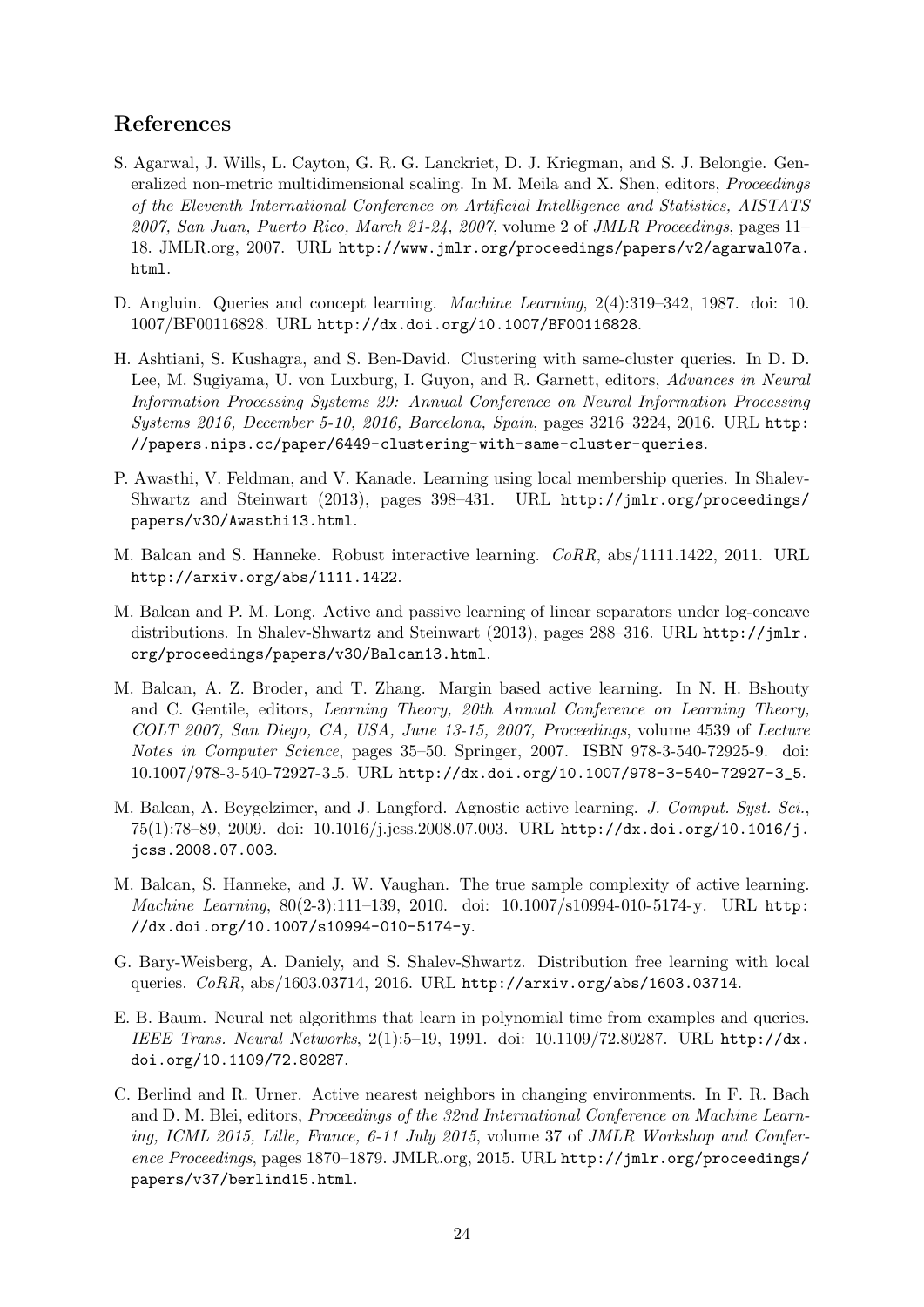- <span id="page-24-2"></span>A. Beygelzimer, D. J. Hsu, J. Langford, and T. Zhang. Agnostic active learning without constraints. In J. D. Lafferty, C. K. I. Williams, J. Shawe-Taylor, R. S. Zemel, and A. Culotta, editors, Advances in Neural Information Processing Systems 23: 24th Annual Conference on Neural Information Processing Systems 2010. Proceedings of a meeting held 6-9 December 2010, Vancouver, British Columbia, Canada., pages 199–207. Curran Associates, Inc., 2010. URL [http://papers.nips.cc/paper/](http://papers.nips.cc/paper/4014-agnostic-active-learning-without-constraints) [4014-agnostic-active-learning-without-constraints](http://papers.nips.cc/paper/4014-agnostic-active-learning-without-constraints).
- <span id="page-24-4"></span>A. Blum, P. Chalasani, S. A. Goldman, and D. K. Slonim. Learning with unreliable boundary queries. *J. Comput. Syst. Sci.*, 56(2):209–222, 1998. doi: 10.1006/jcss.1997.1559. URL <http://dx.doi.org/10.1006/jcss.1997.1559>.
- <span id="page-24-11"></span>R. A. Bradley and M. E. Terry. Rank analysis of incomplete block designs: I. the method of paired comparisons. Biometrika, 39(3/4):324–345, 1952. ISSN 00063444. URL [http:](http://www.jstor.org/stable/2334029) [//www.jstor.org/stable/2334029](http://www.jstor.org/stable/2334029).
- <span id="page-24-5"></span>N. H. Bshouty, J. C. Jackson, and C. Tamon. More efficient pac-learning of DNF with membership queries under the uniform distribution. J. Comput. Syst. Sci., 68(1):205–234, 2004. doi: 10.1016/j.jcss.2003.10.002. URL <http://dx.doi.org/10.1016/j.jcss.2003.10.002>.
- <span id="page-24-9"></span>J. Cardinal, J. Iacono, and A. Ooms. Solving k-sum using few linear queries. In P. Sankowski and C. D. Zaroliagis, editors, 24th Annual European Symposium on Algorithms, ESA 2016, August 22-24, 2016, Aarhus, Denmark, volume 57 of LIPIcs, pages 25:1–25:17. Schloss Dagstuhl - Leibniz-Zentrum fuer Informatik, 2016. ISBN 978-3-95977-015-6. doi: 10.4230/LIPIcs.ESA.2016.25. URL <http://dx.doi.org/10.4230/LIPIcs.ESA.2016.25>.
- <span id="page-24-8"></span>L. Chen, S. H. Hassani, and A. Karbasi. Dimension coupling: Optimal active learning of halfspaces via query synthesis. CoRR, abs/1603.03515, 2016. URL [http://arxiv.org/abs/](http://arxiv.org/abs/1603.03515) [1603.03515](http://arxiv.org/abs/1603.03515).
- <span id="page-24-0"></span>S. Dasgupta. Analysis of a greedy active learning strategy. In Advances in Neural Information Processing Systems 17 [Neural Information Processing Systems, NIPS 2004, December 13-18, 2004, Vancouver, British Columbia, Canada], pages 337–344, 2004. URL [http://papers.](http://papers.nips.cc/paper/2636-analysis-of-a-greedy-active-learning-strategy) [nips.cc/paper/2636-analysis-of-a-greedy-active-learning-strategy](http://papers.nips.cc/paper/2636-analysis-of-a-greedy-active-learning-strategy).
- <span id="page-24-1"></span>S. Dasgupta, D. J. Hsu, and C. Monteleoni. A general agnostic active learning algorithm. In International Symposium on Artificial Intelligence and Mathematics, ISAIM 2008, Fort Lauderdale, Florida, USA, January 2-4, 2008, 2008. URL [http://isaim2008.unl.edu/](http://isaim2008.unl.edu/PAPERS/SS3-ActiveLearning/isaim08-sanjoy-dasgupta.pdf) [PAPERS/SS3-ActiveLearning/isaim08-sanjoy-dasgupta.pdf](http://isaim2008.unl.edu/PAPERS/SS3-ActiveLearning/isaim08-sanjoy-dasgupta.pdf).
- <span id="page-24-3"></span>R. El-Yaniv and Y. Wiener. Active learning via perfect selective classification. Journal of Machine Learning Research, 13:255–279, 2012. URL [http://dl.acm.org/citation.cfm?](http://dl.acm.org/citation.cfm?id=2188394) [id=2188394](http://dl.acm.org/citation.cfm?id=2188394).
- <span id="page-24-10"></span>E. Ezra and M. Sharir. The decision tree complexity for k-sum is at most nearly quadratic. CoRR, abs/1607.04336, 2016. URL <http://arxiv.org/abs/1607.04336>.
- <span id="page-24-6"></span>V. Feldman. On the power of membership queries in agnostic learning. Journal of Machine Learning Research, 10:163–182, 2009a. doi: 10.1145/1577069.1577076. URL [http://doi.](http://doi.acm.org/10.1145/1577069.1577076) [acm.org/10.1145/1577069.1577076](http://doi.acm.org/10.1145/1577069.1577076).
- <span id="page-24-7"></span>V. Feldman. Hardness of approximate two-level logic minimization and PAC learning with membership queries. J. Comput. Syst. Sci., 75(1):13–26, 2009b. doi: 10.1016/j.jcss.2008.07. 007. URL <http://dx.doi.org/10.1016/j.jcss.2008.07.007>.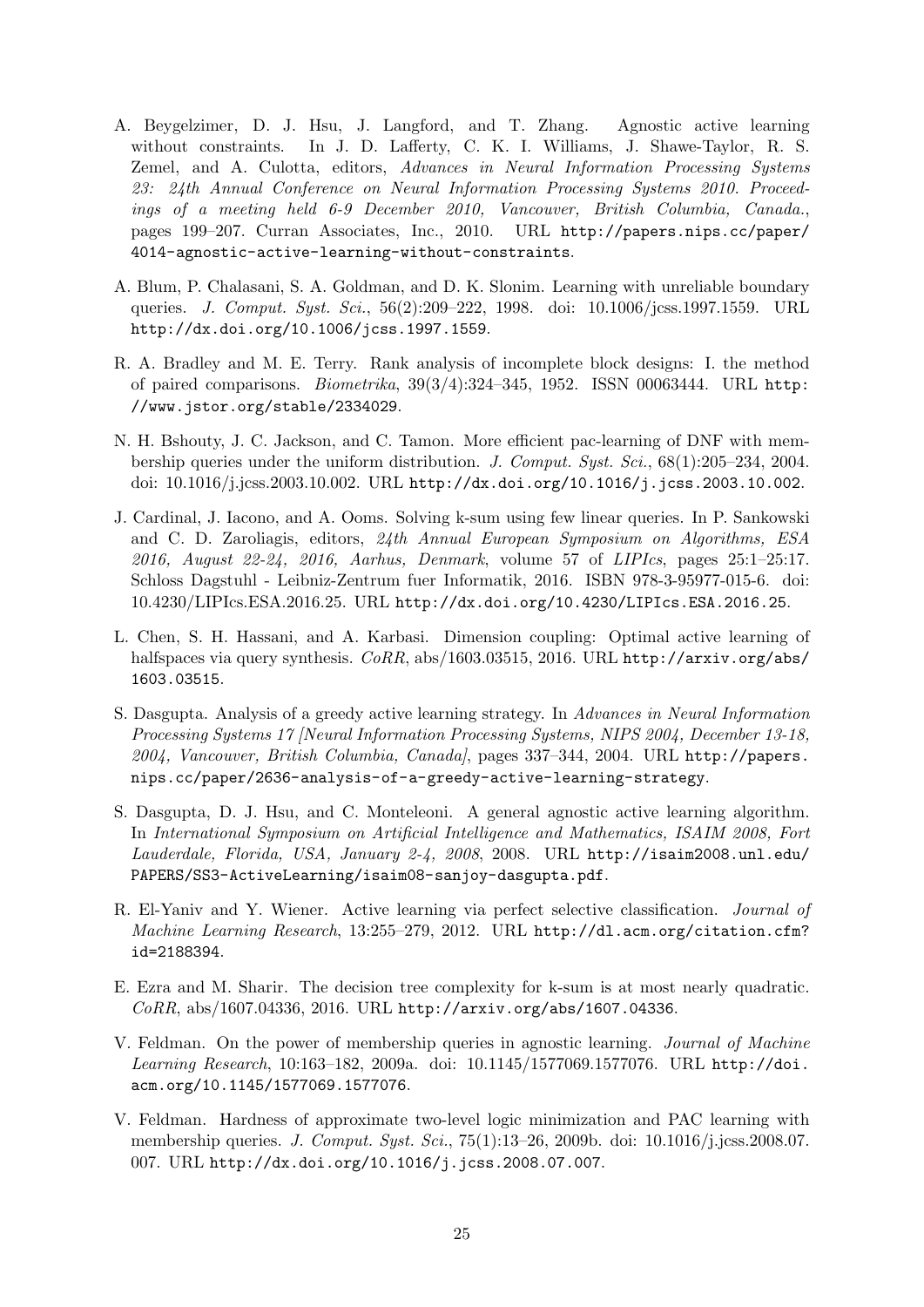- <span id="page-25-11"></span>M. L. Fredman. How good is the information theory bound in sorting? Theor. Comput. Sci., 1 (4):355–361, 1976. doi: 10.1016/0304-3975(76)90078-5. URL [http://dx.doi.org/10.1016/](http://dx.doi.org/10.1016/0304-3975(76)90078-5) [0304-3975\(76\)90078-5](http://dx.doi.org/10.1016/0304-3975(76)90078-5).
- <span id="page-25-12"></span>Z. Ghahramani, M. Welling, C. Cortes, N. D. Lawrence, and K. Q. Weinberger, editors. Advances in Neural Information Processing Systems 27: Annual Conference on Neural Information Processing Systems 2014, December 8- 13 2014, Montreal, Quebec, Canada, 2014. URL [http://papers.nips.cc/book/](http://papers.nips.cc/book/advances-in-neural-information-processing-systems-27-2014) [advances-in-neural-information-processing-systems-27-2014](http://papers.nips.cc/book/advances-in-neural-information-processing-systems-27-2014).
- <span id="page-25-2"></span>A. Gonen, S. Sabato, and S. Shalev-Shwartz. Efficient active learning of halfspaces: an aggressive approach. Journal of Machine Learning Research, 14(1):2583–2615, 2013. URL <http://dl.acm.org/citation.cfm?id=2567744>.
- <span id="page-25-9"></span>I. J. Goodfellow, J. Pouget-Abadie, M. Mirza, B. Xu, D. Warde-Farley, S. Ozair, A. C. Courville, and Y. Bengio. Generative adversarial nets. In [Ghahramani et al.](#page-25-12) [\(2014\)](#page-25-12), pages 2672–2680. URL <http://papers.nips.cc/paper/5423-generative-adversarial-nets>.
- <span id="page-25-10"></span>E. Goto and H. Takahasi. Some theorems useful in threshold logic for enumerating boolean functions. In IFIP Congress, pages 747–752, 1962.
- <span id="page-25-0"></span>S. Hanneke. A bound on the label complexity of agnostic active learning. In Z. Ghahramani, editor, Machine Learning, Proceedings of the Twenty-Fourth International Conference (ICML 2007), Corvallis, Oregon, USA, June 20-24, 2007, volume 227 of ACM International Conference Proceeding Series, pages 353–360. ACM, 2007. ISBN 978-1-59593-793-3. doi: 10.1145/1273496.1273541. URL <http://doi.acm.org/10.1145/1273496.1273541>.
- <span id="page-25-5"></span>S. Hanneke. The optimal sample complexity of PAC learning. CoRR, abs/1507.00473, 2015. URL <http://arxiv.org/abs/1507.00473>.
- <span id="page-25-1"></span>S. Hanneke and L. Yang. Surrogate losses in passive and active learning. CoRR, abs/1207.3772, 2012. URL <http://arxiv.org/abs/1207.3772>.
- <span id="page-25-4"></span>S. Hanneke and L. Yang. Minimax analysis of active learning. Journal of Machine Learning Research, 16:3487–3602, 2015. URL <http://jmlr.org/papers/v16/hanneke15a.html>.
- <span id="page-25-8"></span>K. Huang, Y. Ying, and C. Campbell. Generalized sparse metric learning with relative comparisons. Knowl. Inf. Syst., 28(1):25–45, 2011. doi: 10.1007/s10115-010-0313-0. URL <http://dx.doi.org/10.1007/s10115-010-0313-0>.
- <span id="page-25-6"></span>J. C. Jackson. An efficient membership-query algorithm for learning {DNF} with respect to the uniform distribution. Journal of Computer and System Sciences,  $55(3):414 - 440$ , 1997. ISSN 0022-0000. doi: http://dx.doi.org/10.1006/jcss.1997.1533. URL [//www.sciencedirect.](//www.sciencedirect.com/science/article/pii/S0022000097915336) [com/science/article/pii/S0022000097915336](//www.sciencedirect.com/science/article/pii/S0022000097915336).
- <span id="page-25-7"></span>K. G. Jamieson and R. D. Nowak. Active ranking using pairwise comparisons. In J. Shawe-Taylor, R. S. Zemel, P. L. Bartlett, F. C. N. Pereira, and K. Q. Weinberger, editors, Advances in Neural Information Processing Systems 24: 25th Annual Conference on Neural Information Processing Systems 2011. Proceedings of a meeting held 12-14 December 2011, Granada, Spain., pages 2240–2248, 2011. URL [http://papers.nips.cc/paper/](http://papers.nips.cc/paper/4427-active-ranking-using-pairwise-comparisons) [4427-active-ranking-using-pairwise-comparisons](http://papers.nips.cc/paper/4427-active-ranking-using-pairwise-comparisons).
- <span id="page-25-3"></span>N. Karmarkar. A new polynomial-time algorithm for linear programming. Combinatorica, 4(4): 373–396, 1984. doi: 10.1007/BF02579150. URL <http://dx.doi.org/10.1007/BF02579150>.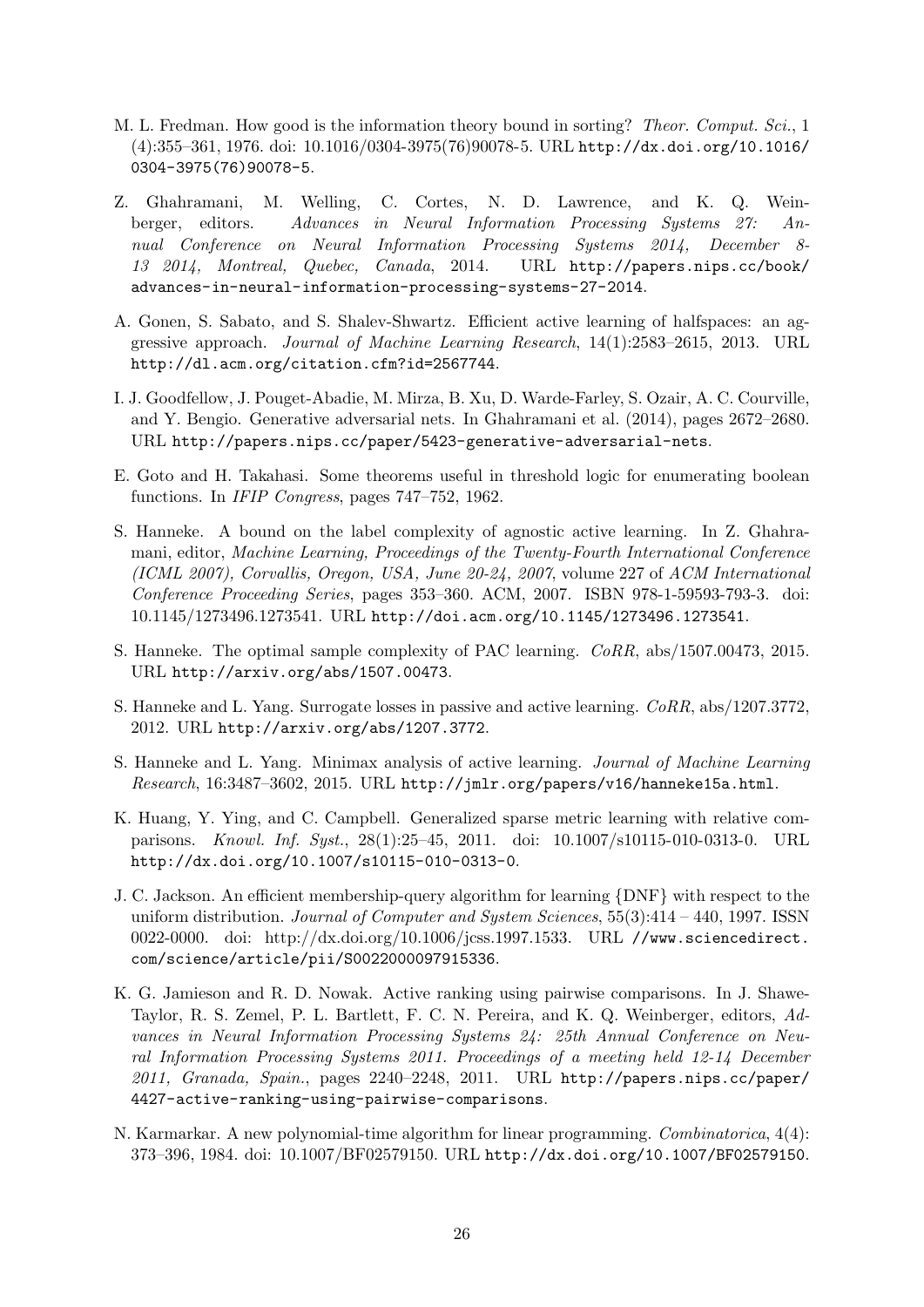- <span id="page-26-1"></span>V. Koltchinskii. Rademacher complexities and bounding the excess risk in active learning. Journal of Machine Learning Research, 11:2457–2485, 2010. URL [http://portal.acm.](http://portal.acm.org/citation.cfm?id=1953014) [org/citation.cfm?id=1953014](http://portal.acm.org/citation.cfm?id=1953014).
- <span id="page-26-3"></span>S. Kwek and L. Pitt. PAC learning intersections of halfspaces with membership queries. Algorithmica, 22(1/2):53–75, 1998. doi: 10.1007/PL00013834. URL [http://dx.doi.org/10.](http://dx.doi.org/10.1007/PL00013834) [1007/PL00013834](http://dx.doi.org/10.1007/PL00013834).
- <span id="page-26-2"></span>K. Lang and E. Baum. Query learning can work poorly when a human oracle is used. In Proceedings of the IEEE International Joint Conference on Neural Networks, pages 335– 340. IEEE Press, 1992. Proceedings of the IEEE International Joint Conference on Neural Networks, pages 335–340, 1992.
- <span id="page-26-10"></span>D. Liu. A note on point location in arrangements of hyperplanes. *Inf. Process. Lett.*, 90(2):93– 95, 2004. doi: 10.1016/j.ipl.2004.01.010. URL [http://dx.doi.org/10.1016/j.ipl.2004.](http://dx.doi.org/10.1016/j.ipl.2004.01.010) [01.010](http://dx.doi.org/10.1016/j.ipl.2004.01.010).
- <span id="page-26-0"></span>A. McCallum and K. Nigam. Employing EM and pool-based active learning for text classification. In J. W. Shavlik, editor, Proceedings of the Fifteenth International Conference on Machine Learning (ICML 1998), Madison, Wisconsin, USA, July 24-27, 1998, pages 350–358. Morgan Kaufmann, 1998. ISBN 1-55860-556-8.
- <span id="page-26-6"></span>B. McFee and G. R. G. Lanckriet. Learning similarity in heterogeneous data. In J. Z. Wang, N. Boujemaa, N. O. Ramirez, and A. Natsev, editors, Proceedings of the 11th ACM SIGMM International Conference on Multimedia Information Retrieval, MIR 2010, Philadelphia, Pennsylvania, USA, March 29-31, 2010, pages 243–244. ACM, 2010. ISBN 978-1-60558-815- 5. doi: 10.1145/1743384.1743427. URL <http://doi.acm.org/10.1145/1743384.1743427>.
- <span id="page-26-9"></span>S. Meiser. Point location in arrangements of hyperplanes. Inf. Comput., 106(2):286–303, 1993. doi: 10.1006/inco.1993.1057. URL <http://dx.doi.org/10.1006/inco.1993.1057>.
- <span id="page-26-8"></span>F. Meyer auf der Heide. A polynomial linear search algorithm for the n-dimensional knapsack problem. J. ACM, 31(3):668–676, 1984. doi: 10.1145/828.322450. URL [http://doi.acm.](http://doi.acm.org/10.1145/828.322450) [org/10.1145/828.322450](http://doi.acm.org/10.1145/828.322450).
- <span id="page-26-4"></span>R. D. Nowak. The geometry of generalized binary search. IEEE Trans. Information Theory, 57 (12):7893–7906, 2011. doi: 10.1109/TIT.2011.2169298. URL [http://dx.doi.org/10.1109/](http://dx.doi.org/10.1109/TIT.2011.2169298) [TIT.2011.2169298](http://dx.doi.org/10.1109/TIT.2011.2169298).
- <span id="page-26-7"></span>B. Qian, X. Wang, F. Wang, H. Li, J. Ye, and I. Davidson. Active learning from relative queries. In F. Rossi, editor, IJCAI 2013, Proceedings of the 23rd International Joint Conference on Artificial Intelligence, Beijing, China, August 3-9, 2013, pages 1614–1620. IJ-CAI/AAAI, 2013. ISBN 978-1-57735-633-2. URL [http://www.aaai.org/ocs/index.php/](http://www.aaai.org/ocs/index.php/IJCAI/IJCAI13/paper/view/6320) [IJCAI/IJCAI13/paper/view/6320](http://www.aaai.org/ocs/index.php/IJCAI/IJCAI13/paper/view/6320).
- <span id="page-26-5"></span>M. Schultz and T. Joachims. Learning a distance metric from relative comparisons. In S. Thrun, L. K. Saul, and B. Schölkopf, editors, Advances in Neural Information Processing Systems 16 [Neural Information Processing Systems, NIPS 2003, December 8-13, 2003, Vancouver and Whistler, British Columbia, Canada], pages 41– 48. MIT Press, 2003. ISBN 0-262-20152-6. URL [http://papers.nips.cc/paper/](http://papers.nips.cc/paper/2366-learning-a-distance-metric-from-relative-comparisons) [2366-learning-a-distance-metric-from-relative-comparisons](http://papers.nips.cc/paper/2366-learning-a-distance-metric-from-relative-comparisons).
- <span id="page-26-11"></span>S. Shalev-Shwartz and I. Steinwart, editors. COLT 2013 - The 26th Annual Conference on Learning Theory, June 12-14, 2013, Princeton University, NJ, USA, volume 30 of JMLR Workshop and Conference Proceedings, 2013. JMLR.org. URL [http://jmlr.org/](http://jmlr.org/proceedings/papers/v30/) [proceedings/papers/v30/](http://jmlr.org/proceedings/papers/v30/).